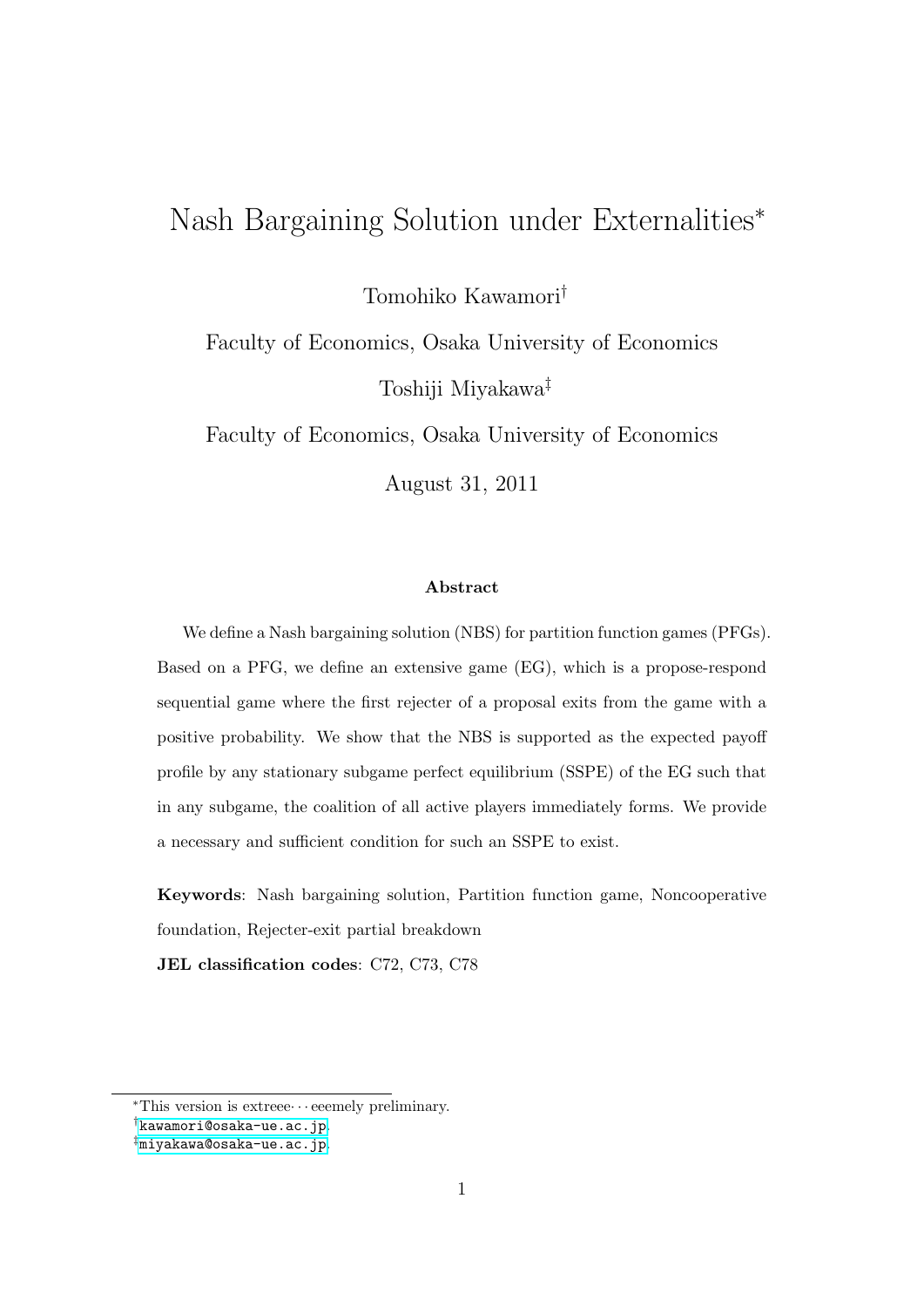## **1 Introduction**

When we regard coalition formation as a bargaining problem (BP), one natural disagreement situation is that if any player disagreed, each player would stand alone. In this situation, each player's thread payoff is her payoff when every player stands alone. Another plausible disagreement situation is that if a player disagreed, the other players would remain to cooperate and she would be isolated. In this situation, each player's thread payoff is her payoff when she is isolated. When there is no externality in coalition formation, i.e., coalition formation is represented by a characteristic function game (CFG)  $(N, v)$ , both situations generate the same thread point  $(v(\{i\}))_{i \in N}$ .

However, if there may be externalities in coalition formation, i.e., coalition formation is represented by a partition function game  $(PFG)$   $(N, V)$ , the two situations above may generate different thread points. In the situation that every player stands alone in disagreement, player *i*'s disagreement results in coalition structure *{{j} | j ∈ N}*, her thread payoff is *V* (*{i} , {{j} | j ∈ N}*), and thus, the thread point is  $(V(\{i\}, \{\{j\} \mid j \in N\}))_{i \in N}$ . In the situation that each disagreer is isolated, player *i*'s disagreement results in coalition structure  $\{\{i\}, N \setminus \{i\}\}\)$ , her thread payoff is  $V(\{i\}, \{\{i\}, N \setminus \{i\}\}),$  and thus, the thread point is  $(V(\{i\}, \{\{i\}, N \setminus \{i\}\}))_{i \in N}.$ Therefore, in the former and latter situations, we define the Nash bargaining solutions (NBSs) for the PFG as the NBSs for the BP such that players split the worth of the grand coalition under the thread points  $(V({i}, {i}) | j \in N)$ )<sub>*i* $\in N$ </sub> and  $(V(\{i\}, N \setminus \{i\}))_{i \in N}$ , respectively. We refer to the former and latter as the *finest NBS (fNBS) for PFGs* and *coarsest NBS (cNBS) for PFGs*, respectively.

The followings are noteworthy. First, the entries of thread point  $V(\{i\}, \{\{i\}, N \setminus \{i\}\})$ are not consistent because for any distinct  $i, j \in N$ , coalition structures  $\{\{i\}, N \setminus \{i\}\}$ and  $\{\{j\}, N \setminus \{j\}\}\$  do not coexist. However, this inconsistency is reasonable because the players' disagreements and the coalition structures by the disagreements are hypothetical and they do not actually disagree. Secondly, if positive externali- $\sum_{i \in N} V(\{i\}, \{\{i\}, N \setminus \{i\}\})$  >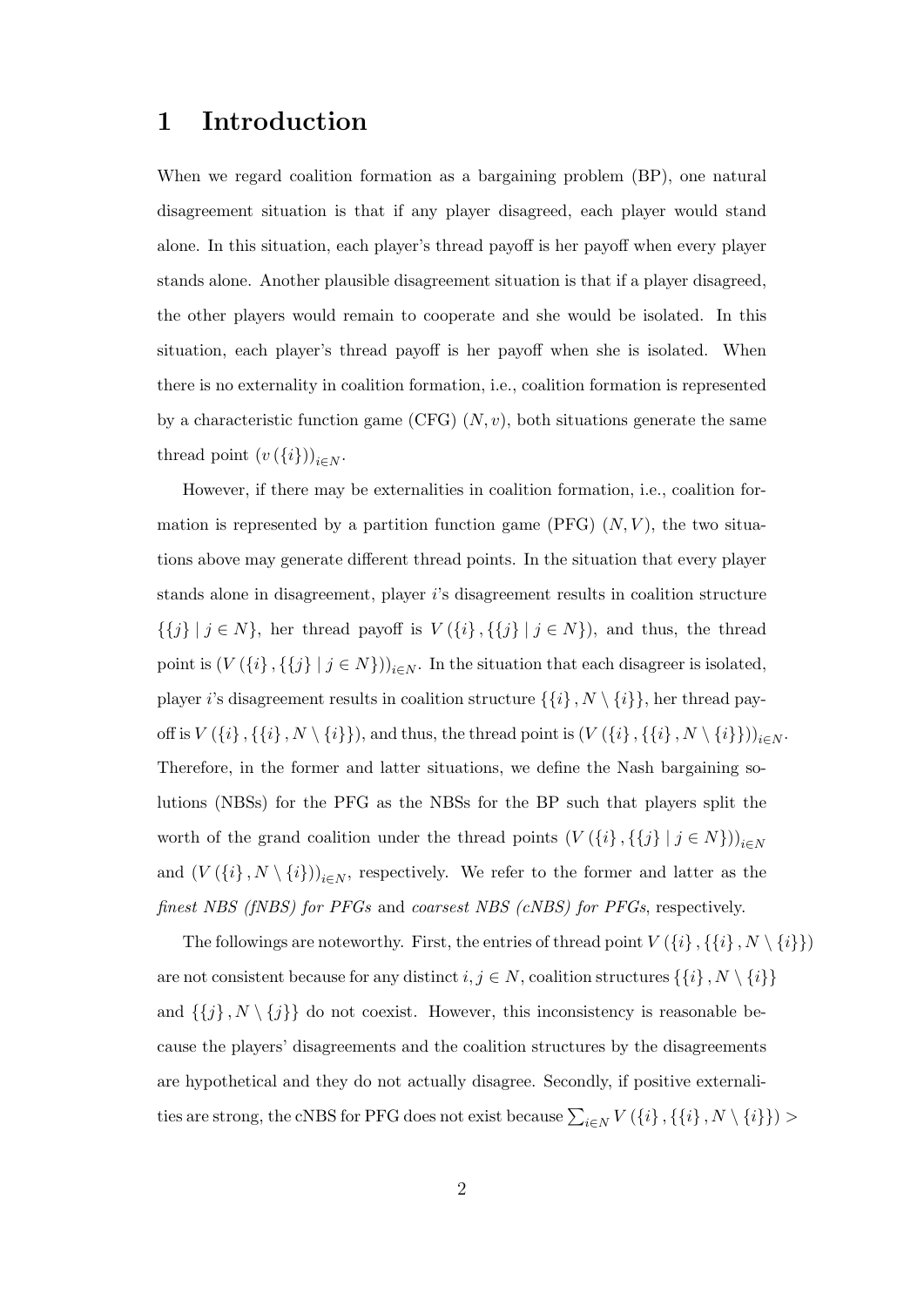$V(N, \{N\})$ . Thirdly, if there is no externality, the cNBS and fNBS for PFGs coincide with the NBS for CFGs that are naturally reduced from the PFGs.

According to [\[Gom05\]](#page-19-0), the fNBS for PFGs is supported as the limit of a sequence of stationary subgame perfect equilibrium (SSPE) payoff profiles in extensive games  $(EGs).<sup>1</sup>$  $(EGs).<sup>1</sup>$  $(EGs).<sup>1</sup>$  However, the cNBS has not been given any noncooperative foundation.

Our paper will give the cNBS for PFGs a noncooperative foundation. Based on a PFG, we define an EG, which is a propose-respond sequential bargaining game where the first rejecter exits from the game with a positive probability (*rejecter-exit partial breakdown*). We show that the expected payoff profile by any full-coalition SSPE (SSPE such that in any subgame, the coalition of all active players immediate forms) is equal to the cNBS. We also provide a necessary and sufficient condition for a full-coalition SSPE to exist.

The fNBS and cNBS are also defined by the following two-step approach: first, define a CFG based on the PFG, secondly, let the NBS for the CFG be the NBS for the PFG. For the fNBS (cNBS, resp.), in the first step, CFG  $(N, v)$  based on PFG  $(N, V)$  is defined as for any  $S \in 2^N \setminus \{\emptyset\}, v(S) = V(S, \pi)$ , where  $\pi$ is the finest (coarsest, resp.) partition of *N* such that  $S \in \pi$ , i.e.,  $\pi = \{S\} \cup$  $\{\{i\} \mid i \in N \setminus S\}$   $(\pi = \{S\} \cup \{N \setminus S \mid i \in N \setminus S\},^2$  $(\pi = \{S\} \cup \{N \setminus S \mid i \in N \setminus S\},^2$  resp.). We refer to this way as the *finest way* (*coarsest way*, resp.). The approach to define CFGs from PFGs is used to define the Shapley value and core for PFGs. [\[dCS08\]](#page-19-1) and [\[McQ09\]](#page-19-2) axiomatize the Shapley values for PFGs defined by the finest and coarsest ways, and they are called the *externality-free Shapley value* and the *extended, generalized Shapley value*, respectively. They point out that the externality-free Shapley value and the extended, generalized Shapley value are supported as equilibrium payoff profiles in EGs in [\[HMC96\]](#page-19-3) and [\[Gul89\]](#page-19-4), respectively. [\[Haf07\]](#page-19-5) defines cores for PFGs by the finest and coarsest ways, and he called the *core with singleton expectations* and the *core with merging expectations*, respectively.

In the standard bargaining problem, the disagreement point does not depend on

<span id="page-2-1"></span><span id="page-2-0"></span><sup>1</sup> [\[Oka10\]](#page-20-0) investigates EGs based on strategic games. He shows that the strategic-game counterpart to the fNBS for PFGs is supported as the limit of a sequence of stationary SSPE payoff profiles in EGs. <sup>2</sup> If  $S \neq N$ ,  $\{S\} \cup \{N \setminus S \mid i \in N \setminus S\} = \{S, N \setminus S\}$ , and otherwise,  $\{S\} \cup \{N \setminus S \mid i \in N \setminus S\} = \{N\}.$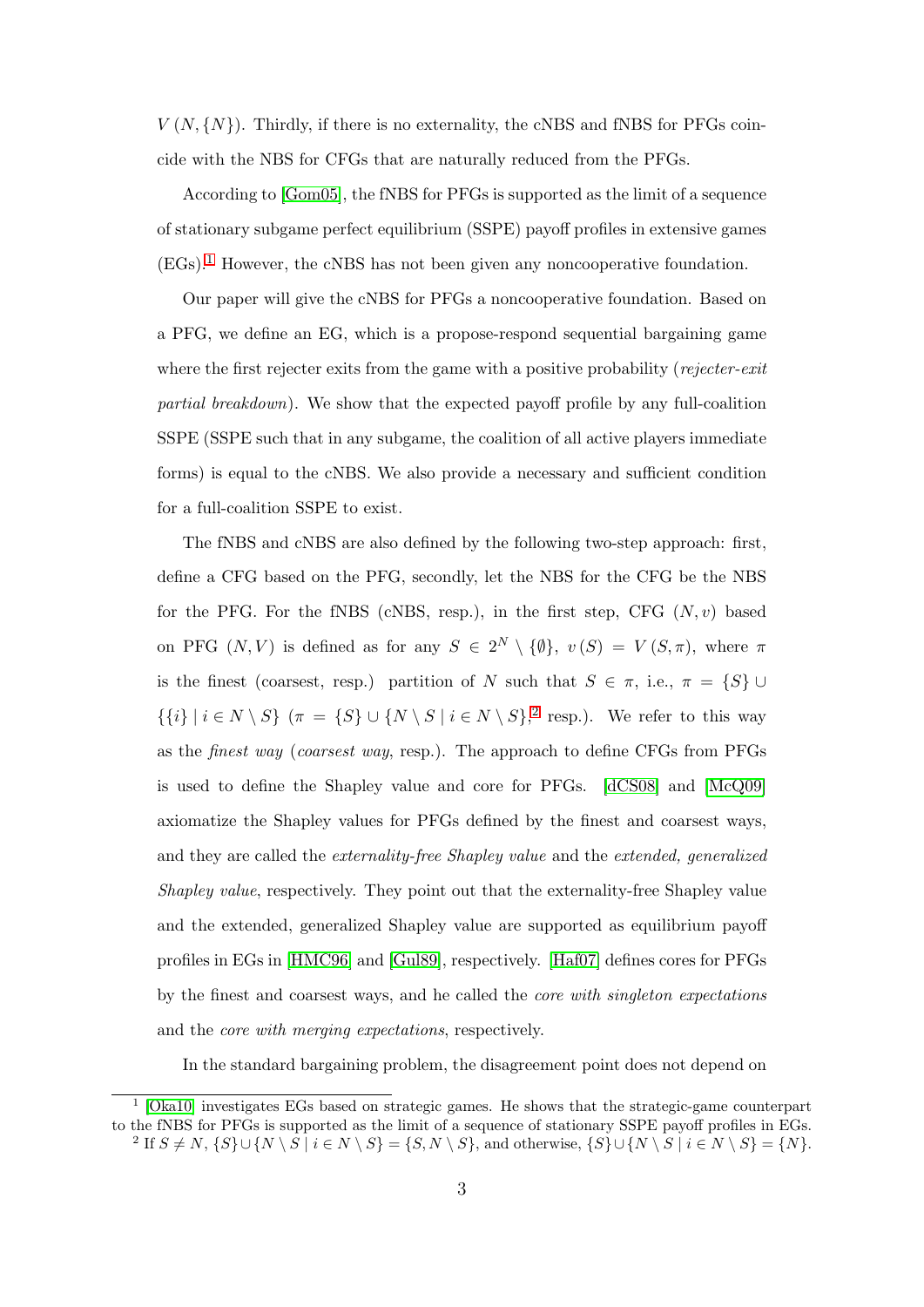who disagrees (*anonymous disagreement*). On the other hand, in the present paper, the disagreement situation may depend on who disagrees (*nonanonymous disagreement*). Several papers consider BPs with nonanonymous disagreements. [\[KT10\]](#page-19-6) investigate BPs with nonanonymous disagreements in a cooperative approach. In [\[KT10\]](#page-19-6), each player's disagreement determines an allocation in disagreement. On the other hand, in the cNBS of the present paper, a player *i*'s disagreement determines her payoff and the worth of coalition of the other players but does not determine the allocation among the other players, which does not matter in defining the cNBS. [\[CB00\]](#page-19-7) considers a noncooperative bargaining game with nonanonymous disagreements. However, in the model, the number of players is two, and thus, coalition formation is not considered.

A feature of our EGs is the rejecter-exit partial breakdown, in which, if players fail to agree, the first rejecter exits from the game with a certain probability. After player *i* exits from the game by the partial breakdown in the first round, the other players form coalition  $N \setminus \{i\}$  in the full-coalition SSPE, coalition structure  $\{\{i\}, N \setminus \{i\}\}\$ is realized, and then, player *i* obtains a payoff of  $V(\{i\}, \{\{i\}, N \setminus \{i\}\})$ . This is behind the fact that the expected payoff profile by any full-coalition SSPE is equal to the cNBS. [\[Miy08\]](#page-19-8), [\[Cal08\]](#page-19-9) and [\[HMC96\]](#page-19-3) consider partial breakdowns. In [\[Miy08\]](#page-19-8), a responder is randomly selected and exits from the game. In [\[Cal08\]](#page-19-9), a player is randomly selected and exits from the game. In [\[HMC96\]](#page-19-3), the proposer exits from the game. In their models, there is no externality in coalition formation. On the other hand, papers studying coalitional bargaining with externalities have not considered the partial breakdown (e.g., [\[Blo96\]](#page-19-10) and [\[RV99\]](#page-20-1)).

The remainder of the paper is organized as follows: Section [2](#page-4-0) defines NBSs for PFGs, Section [3](#page-7-0) presents an EG based on PFG, Section [4](#page-8-0) shows that the cNBS is supported by the expected payoff profile by any efficient SSPE, Section [5](#page-9-0) provides a necessary and sufficient condition that there exists an SSPE in which all players cooperate immediately, and Section [6](#page-13-0) concludes the paper.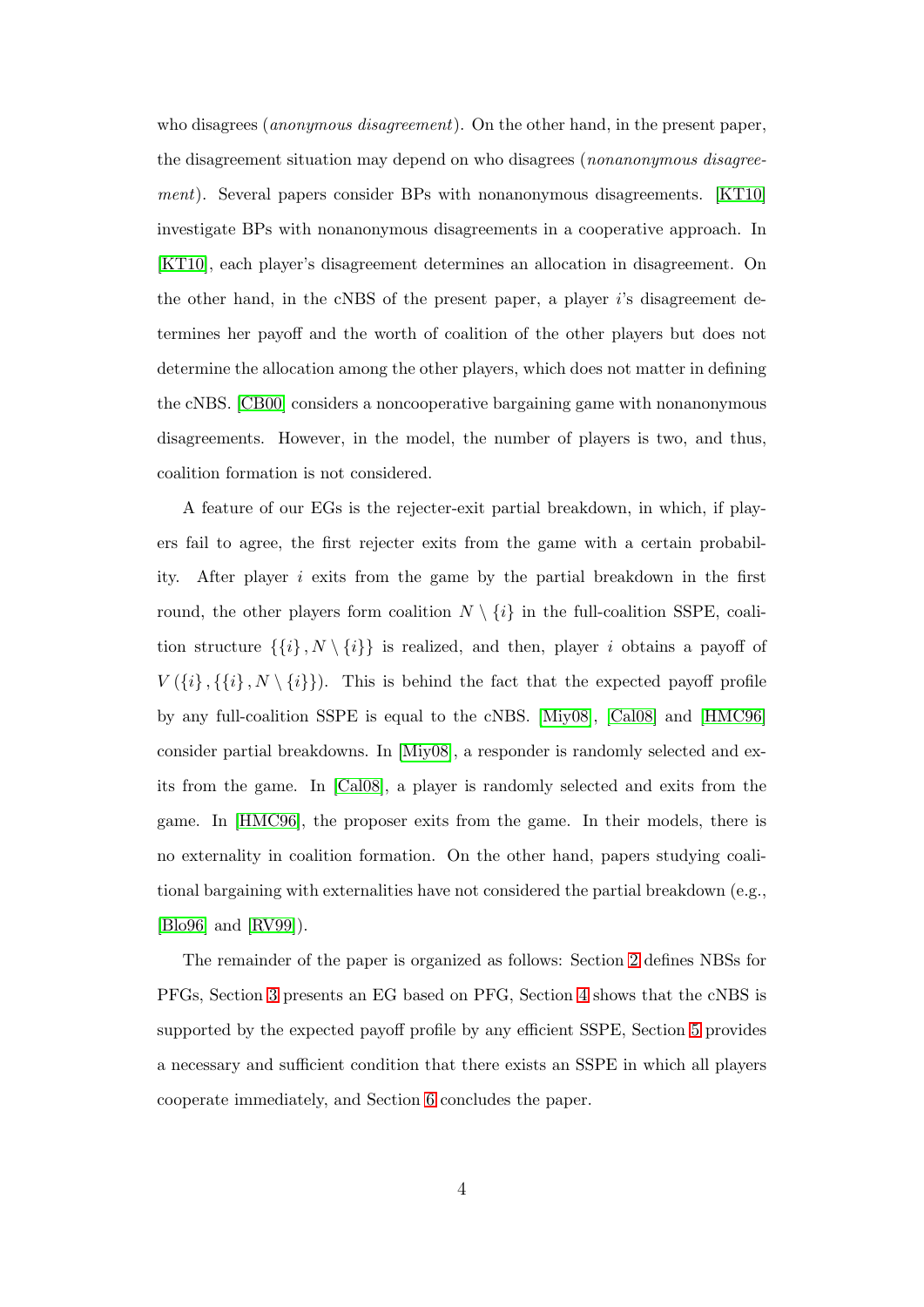### <span id="page-4-0"></span>**2 Nash bargaining solution**

For any function  $f \in Y^X$ , for any  $x \in X$ , let  $f_x$  be the image of *x* under *f*, i.e.,  $f_x := f(x)$ . For any nonempty set *N*, let  $\Pi^N$  be the set of partitions of *N*. For any partition  $\pi$ , for any  $i \in \bigcup \pi$ , let  $[i]_{\pi}$  be the equivalence class of *i* by  $\pi$ . For any nonempty set *N* and any  $S \in 2^N \setminus \{0\}$ , let  $\pi_S^N$  ( $\overline{\pi}_S^N$ , resp.) be the finest (coarsest, resp.) partition of *N* such that  $S \in \pi$ , i.e.,  $\underline{\pi}_S^N := \{S\} \cup \{\{i\} \mid i \in N \setminus S\}$  $(\overline{\pi}_S^N) := \{ S \} \cup \{ N \setminus S \mid i \in N \setminus S \} = \{ S, N \setminus S \} \setminus \{ \emptyset \}, \text{ resp. } \}.$ 

A *bargaining problem (BP)* is a triple (*N, B, d*) such that *N* is a nonempty finite set,  $B \subset \mathbb{R}^N$  and  $d \in \mathbb{R}^N$ . For any BP  $(N, B, d)$ , a *Nash bargaining solution (NBS)* of  $(N, B, d)$  is a solution of  $\max_{x \in B} \prod_{i \in N} (x_i - d_i)$  s.t.  $x \geq d$ . A *characteristic function game (CFG)* is a pair  $(N, v)$  such that *N* is a nonempty finite set and *v* is a function from  $2^N \setminus \{0\}$  to R. For any CFG  $(N, v)$ , a *Nash bargaining solution* (*NBS*) of  $(N, v)$  is an NBS of BP  $\left(N, \{x \in \mathbb{R}^N \mid \sum_{i \in N} x_i \le v_N\}, (v_{\{i\}})_{i \in N}\right)$ ) . A *partition function game (PFG)* is a pair  $(N, V)$  such that *N* is a nonempty finite set and *V* is a function from  $\{(S,\pi) \in 2^N \times \Pi^N \mid S \in \pi\}$  to R.

**Definition 1.** For any PFG (*N, v*), a *fine Nash bargaining solution (fNBS)* (*coarse Nash bargaining solution (cNBS)*, resp.) of  $(N, V)$  is an NBS of CFG  $(N, v)$  such that for any  $S \in 2^N \setminus \{ \emptyset \}, v_S = V_{(S, \pi_S^N)} (v_S = V_{(S, \overline{\pi}_S^N)}, \text{resp.}).$ 

*Remark* 1. There exists an fNBS (cNBS, resp.) if and only if  $\sum_{i \in N} V_{\left(\{i\}, \pi_{\{i\}}^N\right)} \leq$  $V_{(N, \{N\})}$   $(\sum_{i \in N} V_{\left(\{i\}, \overline{\pi}_{\{i\}}^N\right)} \leq V_{(N, \{N\})}$ , resp.). If the grand coalition is efficient, i.e., for any  $\pi \in \Pi^N$ ,  $V(N, \{N\}) \ge \sum_{S \in \pi} V(S, \pi)$ , then an fNBS exists, but a cNBS does not necessarily exist.

*Remark* 2*.* If there exists an fNBS (cNBS, resp.), it is unique and is a solution of

$$
\max_{x \in \{y \in \mathbb{R}^N | \sum_{i \in N} y_i \le V_{(N, \{N\})} \}} \prod_{i \in N} (x_i - V_{(\{i\}, \pi_i)}),
$$

which is given by  $\left( \frac{V_{(N, \{N\})} - \sum_{j \in N} V_{(\{j\}, \pi_j)}}{|N|} + V_{(\{i\}, \pi_i)} \right)$  $\setminus$ *i∈N* , where for any  $i \in N$ ,  $\pi_i = \pi_{\{i\}}^N$  ( $\pi_i = \overline{\pi}_{\{i\}}^N$ , resp.).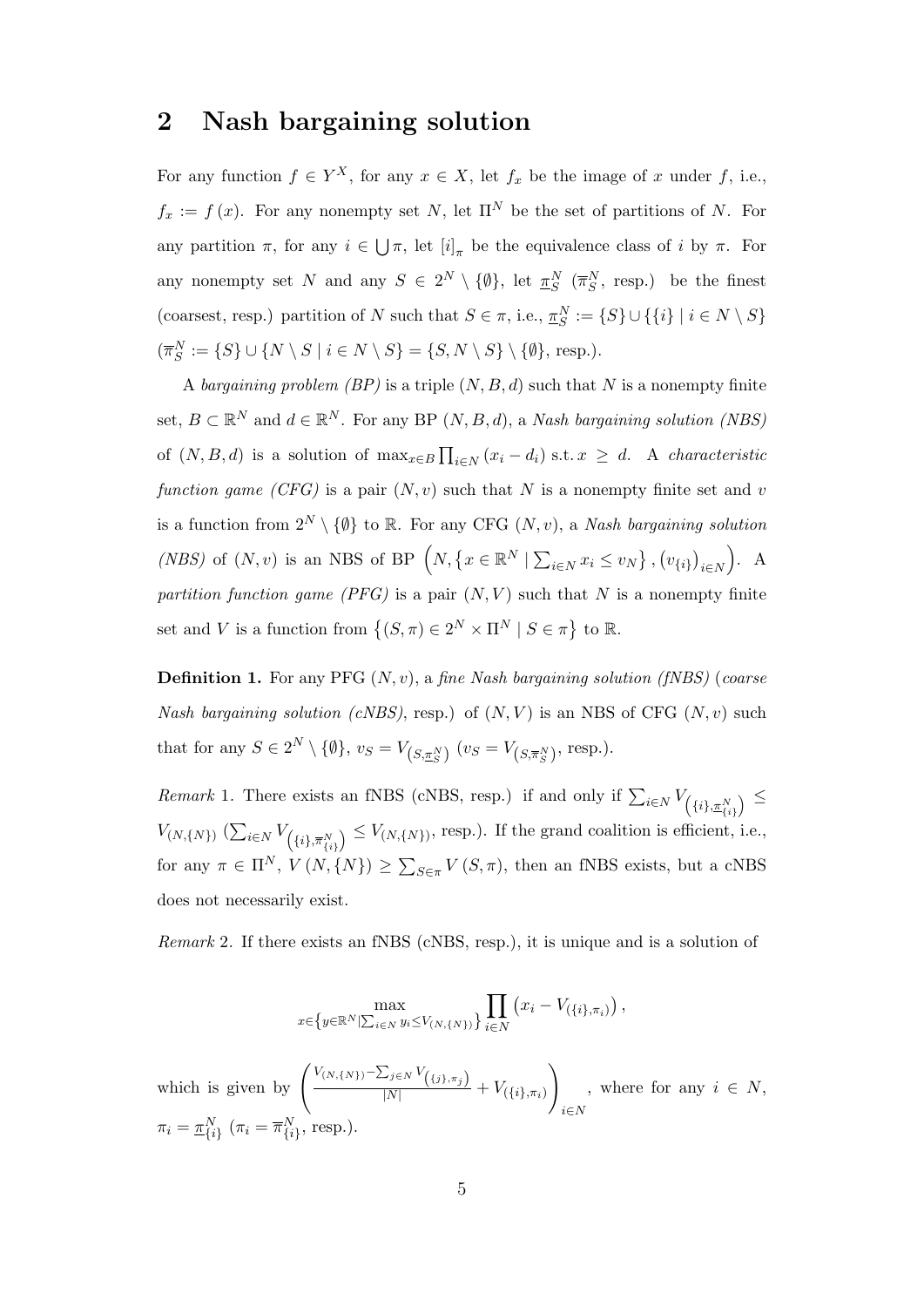Behind the fNBS, there is the situation that if any player disagreed, each player would stand alone. Behind the cNBS, there is the situation that if a player disagreed, the other players would remain to cooperate and she would be isolated.

<span id="page-5-0"></span>**Example 1** (Cournot competition). Let  $P : \mathbb{R}_+ \to \mathbb{R}_+$  be the inverse demand function. For simplicity, suppose that for any  $Q \in \mathbb{R}_+$ ,  $P(Q) = \mathbf{1}_{Q \leq 1} (1 - Q)$ . Let *N* be the set of firms. For any  $S \in 2^N \setminus \{\emptyset\}$ , let  $c_S \in \mathbb{R}_+$  be the marginal and average cost for the merged firm of firms in *S*. Suppose that for any  $S, T \in 2^N \setminus \{0\}$ , if  $S \subseteq T$ , then  $c_S \ge c_T$ . If  $S \subset T$  and  $c_S > c_T$ , it means the synergy effect of reducing cost by merger. For any  $\pi \in \Pi^N$ , let  $G(\pi)$  be the strategic game defined as follows: the set of players is  $\pi$ ; for any  $S \in \pi$ , the set of player *S*'s strategies is  $\mathbb{R}_+$ ; for any  $S \in \pi$ , player S's payoff function is  $\mathbb{R}^{\pi}_{+} \ni q \mapsto (P(\sum_{S \in \pi} q_{S}) - c_{S}) q_{S} \in \mathbb{R}$ . Thus,  $G(\pi)$  is a Cournot game played by merged firms. For inner solutions to be ensured. suppose that for any  $\pi \in \Pi^N$  and any  $S \in \pi$ ,  $\frac{1+\sum_{T \in \pi} c_T}{|\pi|+1} \geq c_S$ . For any  $\pi \in \Pi^N$ , there uniquely exists a Nash equilibrium in  $G(\pi)$ , and player *S*'s equilibrium payoff is  $\left(\frac{1+\sum_{T\in\pi}c_T}{|\pi|+1}-c_S\right)^2$ . Let V be a map from  $\{(S,\pi)\in 2^N\times\Pi^N\mid S\in\pi\}$  to R such that for any  $\pi \in \Pi^N$  and any  $S \in \pi$ ,  $V_{(S,\pi)}$  is player *S*'s payoff by the Nash equilibrium in  $G(\pi)$ . Since  $\sum_{i\in N} V_{(\{i\},\{\{j\}|j\in N\})} \leq V_{(N,\{N\})}$ , there uniquely exists an fNBS of  $(N, V)$ . The fNBS is  $x \in \mathbb{R}^N$  such that for any  $i \in N$ ,

$$
x_i = \frac{\frac{(1-c_N)^2}{4} - \sum_{j \in N} \left(\frac{1+\sum_{k \in N} c_{\{k\}}}{|N|+1} - c_{\{j\}}\right)^2}{|N|} + \left(\frac{1+\sum_{k \in N} c_{\{k\}}}{|N|+1} - c_{\{i\}}\right)^2.
$$

There exists a cNBS if and only if  $\frac{(1-c_N)^2}{4} \ge \sum_{i \in N}$  $(1-2c_{\{i\}}+c_{N\setminus\{i\}})^{2}$  $\frac{1}{9}$ , i.e., the profit under monopoly is greater than or equal to the sum of the profits when all the firms stand alone. If there exists a cNBS, it is  $x \in \mathbb{R}^N$  such that for any  $i \in N$ ,

$$
x_i = \frac{\frac{(1-c_N)^2}{4} - \sum_{j \in N} \frac{(1-2c_{\{j\}} + c_{N\setminus\{j\}})^2}{9}}{|N|} + \frac{\left(1 - 2c_{\{i\}} + c_{N\setminus\{i\}}\right)^2}{9}.
$$

Suppose that  $|N| \geq 3$ . Suppose that for some  $c \in (0, \frac{2}{|N|+1})$ , for any  $i \in N$ ,  $c_{\{i\}} = c$ and for any  $S \in 2^N \setminus \{ \emptyset \}$  with  $|S| \geq 2$ ,  $c_S = 0$ . Then, there exists a cNBS if and only if  $c \geq \frac{2|N|-3\sqrt{|N|}}{4|N|}$  $\frac{-3\sqrt{|\Lambda|}}{4|N|}$ , which means that the cost synergy by merger is significant.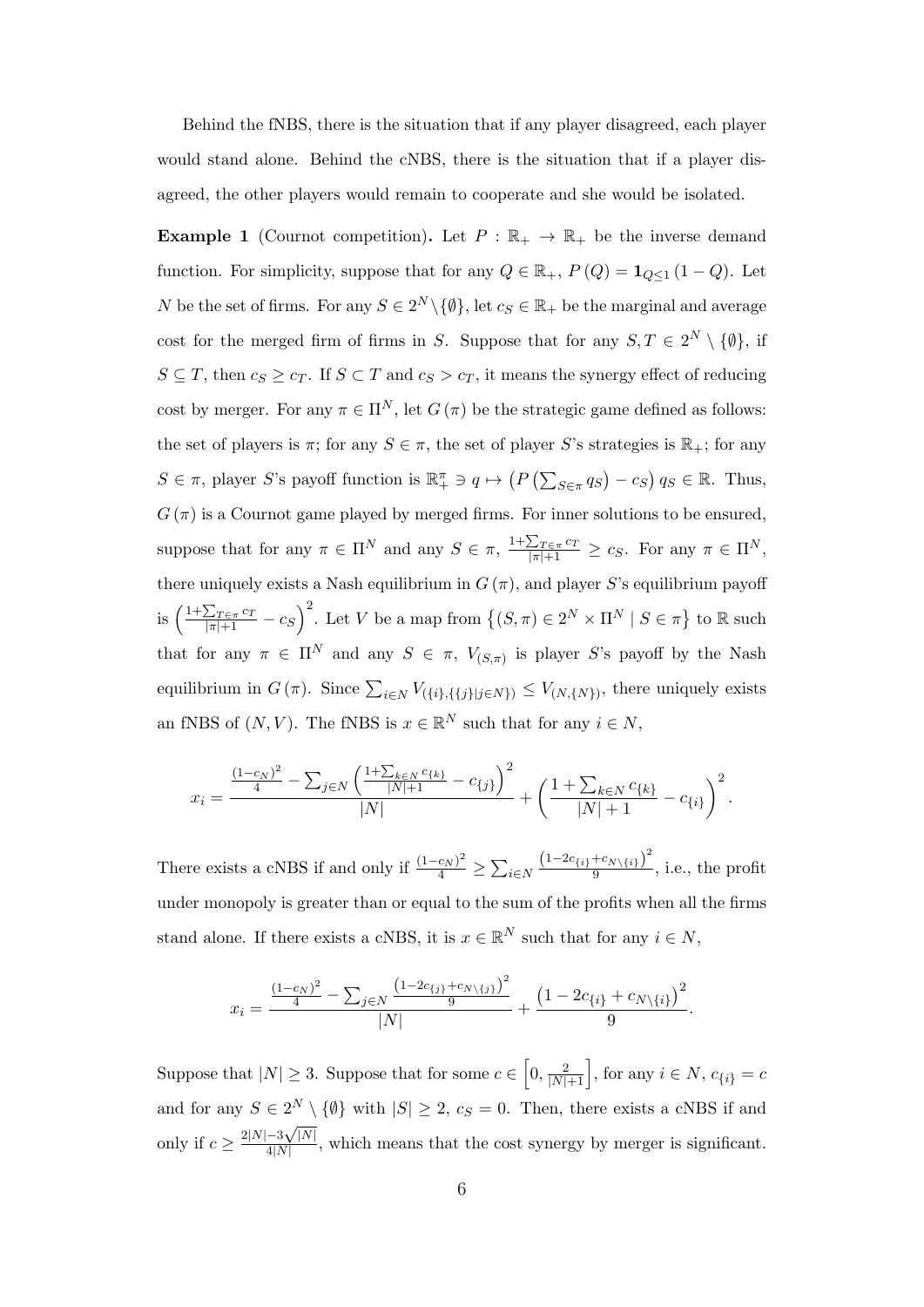Note that <sup>2</sup>*|N|−*<sup>3</sup>  $\frac{-3\sqrt{|N|}}{4|N|} > 0$  and if  $|N| \le 7.5$ ,  $\frac{2|N|-3}{4|N|}$  $\frac{-3\sqrt{|N|}}{4|N|}$   $\leq$   $\frac{2}{|N|+1}$ . Then, if there are eight or more firms, regardless of the magnitude of the cost synergy, the cNBS does not exist.

<span id="page-6-0"></span>**Example 2** (Bertrand competition). Let  $\epsilon \in \mathbb{R}_{++}$  be the price unit. Let  $P =$  $\{ \epsilon i \mid i \in \mathbb{Z}_+ \}$  be the set of prices. Let  $Q: P \to \mathbb{R}_+$  be the demand function. For simplicity, suppose that for any  $p \in P$ ,  $Q(p) = \mathbf{1}_{p \leq 1} (1 - p)$ . Let *N* be the set of firms. For any  $S \in 2^N \setminus \{0\}$ , let  $c_S \in \mathbb{R}_+$  be the marginal and average cost for the merged firm of firms in *S*. Suppose that for any  $S, T \in 2^N \setminus \{\emptyset\}$ , if  $S \subseteq T$ , then  $c_S \geq c_T$ . For any  $\pi \in \Pi^N$  and any  $S \in \pi$ , let  $c_{-S}^{\pi} := \min \{ c_T \mid T \in \pi \setminus \{S\} \} \cup \{ \frac{1+c_N}{2} \}$ . If  $S \neq N$ ,  $c^{\pi}_{-S}$  is the cost of the most efficient competitor for the merged firm of *S*, and if  $S = N$ ,  $c^{\pi}_{-S}$  is the monopoly price. For simplicity, suppose that for any  $S \in 2^N \setminus \{\emptyset\},$  $c_S \in P$ . For any  $\pi \in \Pi^N$ , let  $G(\pi)$  be the strategic game defined as follows: the set of players is  $\pi$ ; for any  $S \in \pi$ , the set of player *S*'s strategies is *P*; for any  $S \in \pi$ , player S's payoff function is  $P^{\pi} \ni p \mapsto \mathbf{1}_{p_S=\min_{T \in \pi} p_T} (p_S - c_S) \frac{Q(p_S)}{\text{arg min}_{T \in \pi} p_T}$  $\frac{Q(p_S)}{|\arg\min_{T \in \pi} p_T|} \in \mathbb{R}.$ Thus,  $G(\pi)$  is a Bertrand game played by merged firms. Suppose that for any  $S \in 2^N \setminus \{\emptyset\}, c_S \leq \frac{1}{2}$  $\frac{1}{2}$ . By this supposition, in any Nash equilibrium in  $G(\pi)$ with  $\pi \neq \{N\}$ , no player enjoys the monopoly profit. For any  $\pi \in \Pi^N$ , there exists a Nash equilibrium without weakly dominated strategies in  $G(\pi)$ , and in any such equilibrium, player S's payoff is  $1_{c_S \leq c_{-S}^{\pi}} (c_{-S}^{\pi} - c_S) (1 - c_{-S}^{\pi})$ . Let V be a map from  $\{(S,\pi) \in 2^N \times \Pi^N \mid S \in \pi\}$  to R such that for any  $\pi \in \Pi^N$  and any  $S \in \pi$ ,  $V_{(S,\pi)}$  is player *S*'s payoff by a Nash equilibrium without weakly dominated strategies in  $G(\pi)$ . Let  $i \in \arg \min_{j \in N} c_{\{j\}}$ . Since  $\sum_{i \in N} V_{\{\{i\},\{\{j\}|j \in N\}} \leq$  $V_{(N, \{N\})}$ , there uniquely exists an fNBS of  $(N, V)$ . The fNBS is  $x \in \mathbb{R}^N$  such that  $x_i = \frac{(1-c_N)^2 + 4(|N|-1) \left(c_{-\{i\}}^{\{\{j\}\}|\neq N\}} - c_{\{i\}}\right) \left(1 - c_{-\{i\}}^{\{\{j\}\}|\neq N\}}\right)}{\frac{4|N|}{4|N|}}$  $\frac{1}{4|N|}$  and for any  $j \in N \setminus \{i\}, x_j =$  $(1-c_N)^2-4\Big(c_{-\{i\}}^{\{\{j\}\}\mathit{j}\in N\}}-c_{\{i\}}\Big)\Big(1-c_{-\{i\}}^{\{\{j\}\}\mathit{j}\in N\}}\Big)$  $\frac{1}{4|N|}\sum_{i,j} \frac{1}{\left(\frac{1}{2}+1\right)!}$ . Since  $\sum_{i\in N} V_{(\{i\},N\setminus\{i\})}\leq \sum_{i\in N} V_{(\{i\},\{\{j\}|j\in N\})}\leq$ *V*<sub>(*N,{N}*</sub>), there uniquely exists a cNBS of  $(N, V)$ . Note that for any  $j \in N \setminus \{i\}$ ,  $c_{\{j\}} \geq c_{\{i\}} \geq c_{N\setminus\{j\}}$ . The cNBS is  $x \in \mathbb{R}^N$  such that  $x_i = \frac{(1-c_N)^2 + 4(|N|-1)\mathbf{1}_{c_{N\setminus\{i\}} > c_{\{i\}}}(c_{N\setminus\{i\}} - c_{\{i\}})(1-c_{N\setminus\{i\}})}{4|N|}$ 4*|N|* and for any  $j \in N \setminus \{i\}$ ,  $x_j = \frac{(1-c_N)^2 - 41c_{N \setminus \{i\}} < c_{\{i\}}(c_N \setminus \{i\}} - c_{\{i\}})(1-c_{N \setminus \{i\}})}{4|N|}$  $\frac{4|N|}{4|N|}$ . Then, if  $c_{N\setminus\{i\}} < c_{-\{i\}}^{\{\{j\}\}\cup\in N}$  and  $c_{\{i\}} < c_{-\{i\}}^{\{\{j\}\}\cup\in N}$ , player *i*'s share in the fNBS is greater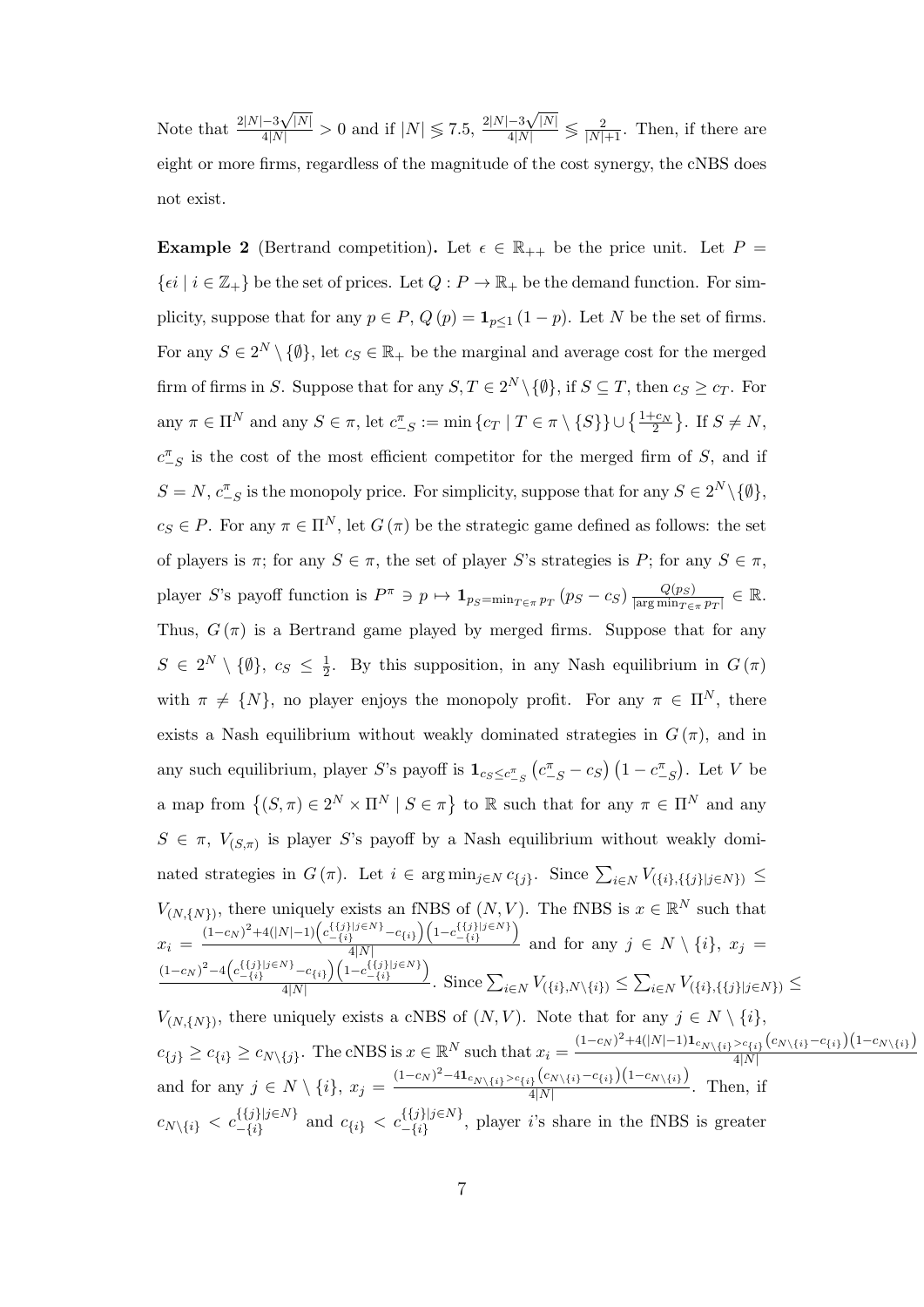than her share in the cNBS; otherwise, the fNBS is equal to the cNBS. Due to the cost synergy, the cost of firm *i*'s (most efficient) competitor in her thread is not greater in the cNBS than in the fNBS, and the other players' payoff in their threads are zero in the both fNBS and cNBS. Thus, player *i*'s share is not less in the fNBS than in the cNBS.

### <span id="page-7-0"></span>**3 Extensive games**

In the following sections, fix a PFG  $(N, V)$ . For any  $(\delta, p) \in [0, 1]^2 \setminus \{(1, 1)\},\$ define an extensive game  $G(\delta, p)$  as follows. A *prestate* is  $\pi$  such that for some  $S \in 2^N \setminus \{\emptyset\}, \pi \in \Pi^S$ , or  $\pi = \emptyset$ .  $\pi$  represents a coalition structure of inactive players. For any prestate  $\pi$ , let  $A^{\pi} = N \setminus \bigcup \pi$ .  $A^{\pi}$  represents the set of active players. A *state* is  $(\pi, R)$  such that  $\pi$  is a prestate and R is a complete system of representatives of  $\pi$  if  $\pi \neq \emptyset$  and  $\emptyset$  otherwise. *R* represents the set of owners of coalitions in  $\pi$ : for any  $i \in R$ , inactive player *i* possesses coalition  $[i]_{\pi}$ . Each active player *i* owns coalition  $\{i\}$ . In a round with state  $(\pi, R)$  with  $A^{\pi} \neq \emptyset$ , bargaining proceeds as follows. Player  $i \in A^{\pi}$  is selected with probability  $\frac{1}{|A^{\pi}|}$ . Player *i* offers a proposal  $(S, x)$  such that  $i \in S \in 2^{A^{\pi}}$ ,  $x \in \mathbb{R}^{S}$  and  $\sum_{j \in S} x_j = 0$  (the proposal means that player *i* offers monetary term  $x_j$  for player *j*'s resource). Each player  $j \in S \setminus \{i\}$  announces her acceptance or rejection of the proposal according to some predetermined order until a responder rejects it or all responders accept it. If all responders accept it, the state is updated to  $(\pi \cup \{S\}, R \cup \{i\})$ . Otherwise, the state remains  $(\pi, R)$  with probability *p* and is updated to  $(\pi \cup \{\{j\}\}, R \cup \{j\})$  with probability  $1-p$ , where *j* is the rejecter of the proposal. In a round with state  $(\pi, R)$ with  $A^{\pi} = \emptyset$ , no bargaining occurs, and the state remains  $(\pi, R)$ . In each case, the game proceeds to a new round with the updated state. The game starts from a round with state  $(\emptyset, \emptyset)$ . In the game, there are four types of players: active players, players who became inactive by rejecting proposals, players who became inactive by their proposals being accepted and players who became inactive by accepting proposals. In state  $(\pi, R)$ , the set of the first type of players is  $A^{\pi}$ , and the set of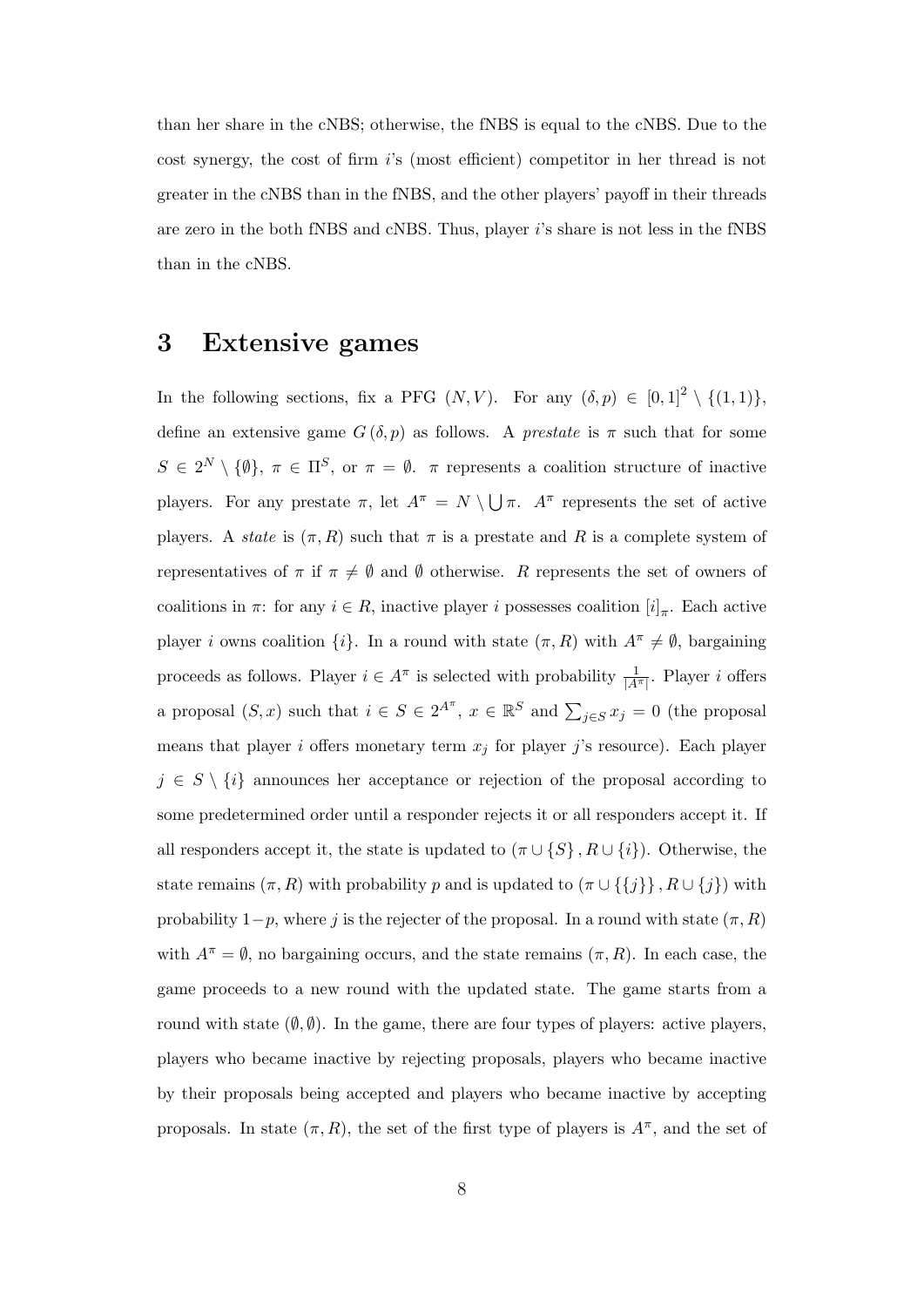the first three types of players is  $A^{\pi} \cup R$ , which is the set of players who possess coalitions. For any complete history *h*, player *i*'s payoff is defined as follows. For any  $t \in \mathbb{N}$ , let  $(\pi^t, R^t)$  be the state in the end of the *t*<sup>th</sup> round in *h* and  $(\hat{\pi}^t, \hat{R}^t)$  be a pair such that  $\hat{\pi}^t = \pi^t \cup \{ \{i\} \mid i \in A^{\pi^t} \}$  and  $\hat{R}^t = R^t \cup A^{\pi^t}$ . For any  $t \in \mathbb{N}$  and any  $i \in N$ , let  $x_i^t$  be the transfer to player *i* in the *t*<sup>th</sup> round in *h*. Then, player *i*'s payoff in *h* is  $\sum_{t \in \mathbb{N}} \delta^{t-1} \left( (1 - \delta) \mathbf{1}_{i \in \hat{R}^t} V_{([i]_{\hat{\pi}^t}, \hat{\pi}^t)} + x_i^t \right).$ 

**Definition 2.** A strategy profile *s* is a *stationary subgame perfect equilibrium (SSPE)* if *s* is a subgame perfect equilibrium, and in *s*, in any round with the same prestate, players take the same actions.

**Definition 3.** A strategy profile is a *full-coalition* strategy profile if in the strategy profile, in every subgame starting with prestate  $\pi \neq \emptyset$ , coalition  $A^{\pi}$  is immediately formed.

We say that a PFG  $(M, U)$  is a *subgame* of  $(N, V)$  if  $M \subseteq N$  and for some  $f: \Pi^M \to \Pi^N$  such that  $\pi \subseteq f(\pi)$  for any  $\pi \in \Pi^M$  and  $f(\pi) \setminus \pi = f(\pi') \setminus \pi'$  for any  $\pi, \pi' \in \Pi^M$ , for any  $(S, \pi) \in 2^M \times \Pi^M$  with  $S \in \pi$ ,  $U_{(S,\pi)} = V_{(S,f(\pi))}$ . If in any subgame  $(M, U)$  of  $(N, V)$ , the grand coalition is efficient, i.e.,  $U(M, \{M\}) \ge$  $\sum_{S \in \pi} V(S, \pi)$  for any  $\pi \in \Pi^M$ , then, for any  $(\delta, p) \in [0, 1] \times [0, 1]$ , full-coalition strategy profiles coincide subgame-efficient strategy profiles, i.e., strategy profiles that are Pareto efficient in any subgame of  $G(\delta, p)$ . The subgame-efficiency is defined by [\[Oka96\]](#page-20-2). [\[Haf07\]](#page-19-5) shows that if  $(N, V)$  is convex, i.e., for any subgame  $(M, U)$  of  $(N, V)$  and any  $S, T \in 2^M \setminus \{0\}$  with  $S \cup T = M$ ,  $U_{(S \cup T, \{S \cup T\})}$  +  $U_{(S\cap T,\{S\cap T,S\setminus T,T\setminus S\})} \geq U_{(S,\{S,T\setminus S\})} + U_{(T,\{T,S\setminus T\})}$ , then, in any subgame of  $(N,V)$ , the grand coalition is efficient.

### <span id="page-8-0"></span>**4 Support for Nash bargaining solution**

We show that any full-coalition SSPE brings the same expected payoff profile in any subgame starting with the same prestate, and explicitly characterize the expected payoff profile. By the characterization, the expected payoff profile by any full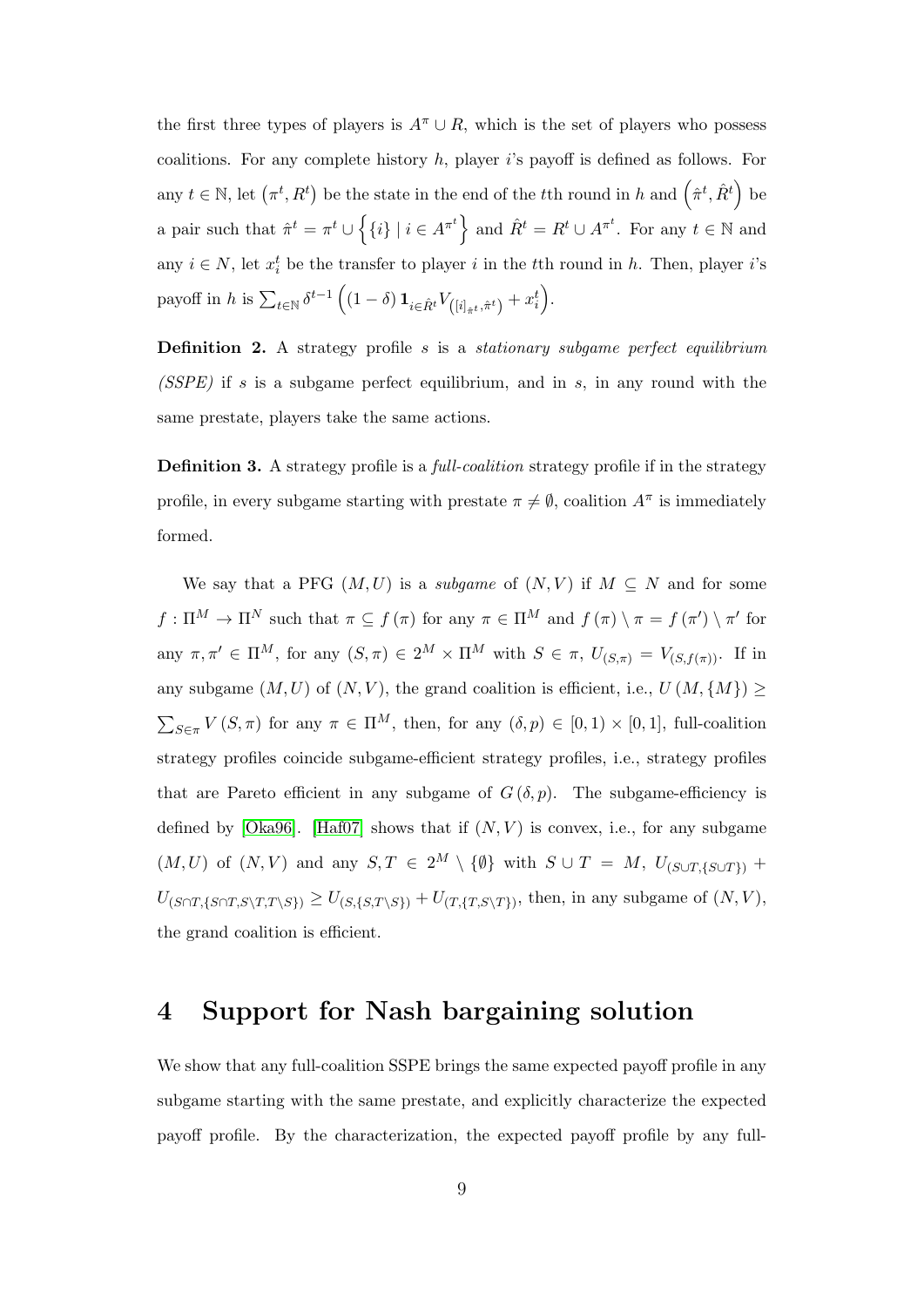coalition SSPE of  $G(1,p)$   $(G(\delta,1),$  resp.) is proved to be the cNBS (fNBS, resp.).

For any prestate  $\pi$  with  $A^{\pi} \neq \emptyset$ , let  $\underline{v}^{\pi}$  ( $\overline{v}^{\pi}$ , resp.) be a function from  $2^{A^{\pi}} \setminus {\emptyset}$ to  $\mathbb{R}_+$  such that for any  $S \in 2^{A^{\pi}} \setminus \{\emptyset\}, \underline{v_S^{\pi}} = V_{(S, \pi \cup \underline{\pi_S}^{A^{\pi}})} (\overline{v_S^{\pi}} = V_{(S, \pi \cup \overline{\pi_S}^{A^{\pi}})}, \text{resp.}).$ 

<span id="page-9-1"></span>**Theorem 1.** Let  $(\delta, p) \in [0, 1]^2 \setminus \{(1, 1)\}$ *. Let s be a full-coalition SSPE of*  $G(\delta, p)$ *. Then, for any prestate*  $\pi$ *, for any*  $i \in A^{\pi}$ *, player i*'s expected payoff by *s in the subgame of*  $G(\delta, p)$  *starting with prestate*  $\pi$  *is* 

$$
\frac{\overline{v}_{A^{\pi}}^{\pi} - \sum_{j \in A^{\pi}} \frac{(1-\delta) \underline{v}_{\{j\}}^{\pi} + (1-p) \delta \overline{v}_{\{j\}}^{\pi}}{1-p\delta}}{|\overline{A^{\pi}}|} + \frac{(1-\delta) \underline{v}_{\{i\}}^{\pi} + (1-p) \delta \overline{v}_{\{i\}}^{\pi}}{1-p\delta}
$$
\n
$$
= \frac{(1-\delta) \left( \frac{\underline{v}_{A^{\pi}}^{\pi} - \sum_{j \in A^{\pi}} \underline{v}_{\{j\}}^{\pi}}{|\overline{A^{\pi}}|} + \underline{v}_{\{i\}}^{\pi} \right) + (1-p) \delta \left( \frac{\overline{v}_{A^{\pi}}^{\pi} - \sum_{j \in A^{\pi}} \overline{v}_{\{j\}}^{\pi}}{|\overline{A^{\pi}}|} + \overline{v}_{\{i\}}^{\pi} \right)}{1-p\delta}.
$$

**Corollary 1.** If there exists a cNBS, for any  $p \in [0, 1)$ , the expected payoff profile *by any full-coalition SSPE of G* (1*, p*) *is equal to the cNBS. If there exists an fNBS, for any*  $\delta \in [0,1)$ *, the expected payoff profile by any full-coalition SSPE of*  $G(\delta,1)$ *is equal to the fNBS.*

Suppose that  $\delta = 1$ . In the first round, by rejection, responder *i* is excluded from the society with probability  $1 - p$ , and in the next round, the coalition of the other players forms in any full-coalition SSPE and she obtains a payoff of  $V_{(\{i\},N\setminus\{i\})}$ . Thus, the thread for player *i* in the first round is  $V_{(\{i\},N\setminus\{i\})}$ . In the first round, in any full-coalition SSPE, all players cooperate and share *V*(*N,{N}*) . Therefore, the expected payoff profile by any full-coalition SSPE is the cNBS.

Suppose that  $p = 1$ . In the first round, by rejection, responder *i* obtains an instant payoff of  $(1 - \delta) V_{(\{i\}, \{\{j\} | j \in N\})}$ . Thus, the thread for player i is  $V_{(\{i\}, \{\{j\} | j \in N\})}$ . In the first round, in any full-coalition SSPE, all players cooperate and share  $V_{(N,\{N\})}$ . Therefore, the expected payoff profile by any full-coalition SSPE is the fNBS.

### <span id="page-9-0"></span>**5 Conditions for full coalition formation**

We provide a necessary and sufficient condition for a full-coalition SSPE to exist.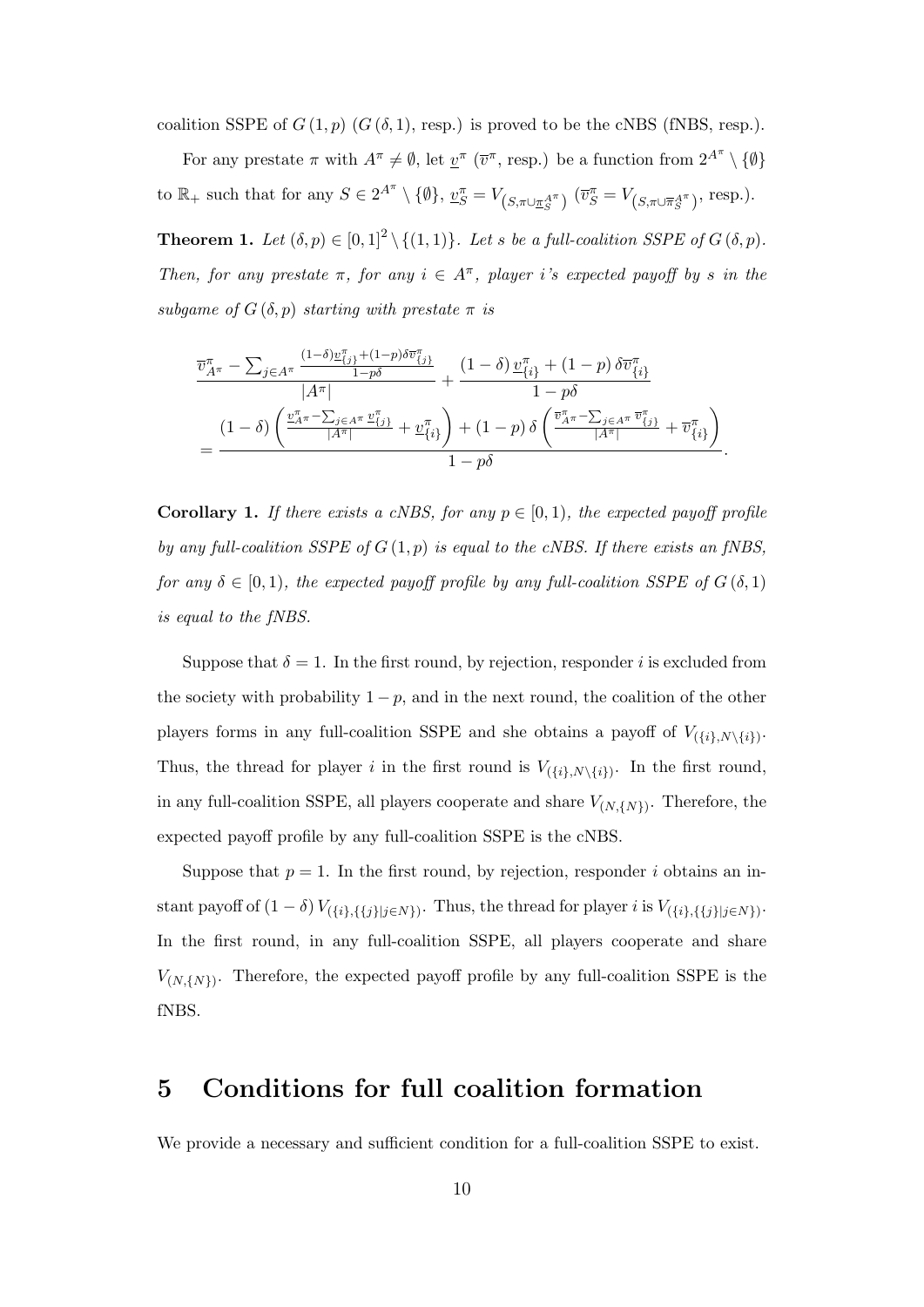<span id="page-10-3"></span>**Theorem 2.** Let  $(\delta, p) \in [0, 1]^2 \setminus \{(1, 1)\}$ *. Then, there exists a full-coalition SSPE of*  $G(\delta, p)$  *if and only if for any prestate*  $\pi$  *with*  $A^{\pi} \neq \emptyset$  *and any*  $S \in 2^{A^{\pi}} \setminus \{\emptyset\},$ 

$$
\frac{\overline{v}_{A^{\pi}}^{\pi} - \sum_{k \in A^{\pi}} \frac{(1-\delta)\underline{v}_{\{k\}}^{\pi} + \delta(1-p)\overline{v}_{\{k\}}^{\pi}}{|A^{\pi}|}}{|A^{\pi}|} \ge \frac{(1-\delta)\,\underline{v}_{S}^{\pi} + \delta\overline{v}_{S}^{\pi} - \sum_{k \in S} \frac{(1-\delta)\underline{v}_{\{k\}}^{\pi} + \delta(1-p)\overline{v}_{\{k\}}^{\pi}}{|1-\delta p|}}{\delta p\,|S| + (1-\delta p)\,|A^{\pi}|} \tag{1}
$$

*and for any prestate*  $\pi$  *with*  $|A^{\pi}| \geq 2$  *and any distinct*  $i, j \in A^{\pi}$ ,

<span id="page-10-5"></span>
$$
\overline{v}_{A^{\pi}}^{\pi} - \sum_{k \in A^{\pi}} \frac{(1 - \delta) \underline{v}_{\{k\}}^{\pi} + \delta (1 - p) \overline{v}_{\{k\}}^{\pi}}{1 - \delta p} + \frac{\delta (1 - p)}{1 - \delta p} \overline{v}_{\{i\}}^{\pi}}{1 - \delta p} \n\geq \frac{\delta (1 - p)}{1 - \delta p} \frac{\overline{v}_{A^{\pi} \setminus \{j\}}^{\pi \cup \{\{j\}\}} - \sum_{k \in A^{\pi} \setminus \{j\}} \frac{(1 - \delta) \underline{v}_{\{k\}}^{\pi \cup \{\{j\}\}} + \delta (1 - p) \overline{v}_{\{k\}}^{\pi \cup \{\{j\}\}}}{1 - \delta p}}{|\overline{A}|^{\pi} - 1} \n+ \frac{\delta (1 - p)}{1 - \delta p} \frac{(1 - \delta) \underline{v}_{\{i\}}^{\pi \cup \{\{j\}\}} + \delta (1 - p) \overline{v}_{\{i\}}^{\pi \cup \{\{j\}\}}}{1 - \delta p}.
$$
\n(2)

**Corollary 2.** For some  $\bar{p} \in [0,1)$ *, for any*  $p \in [\bar{p},1)$ *, there exists a full-coalition SSPE* of  $G(1, p)$  *if and only if for any prestate*  $\pi$  *with*  $A^{\pi} \neq \emptyset$  *and any*  $S \in 2^{A^{\pi}} \setminus \{\emptyset\},$ 

<span id="page-10-6"></span><span id="page-10-2"></span><span id="page-10-0"></span>
$$
\frac{\overline{v}_{A^{\pi}}^{\pi} - \sum_{k \in A^{\pi}} \overline{v}_{\{k\}}^{\pi}}{|A^{\pi}|} \ge \frac{\overline{v}_{S}^{\pi} - \sum_{k \in S} \overline{v}_{\{k\}}^{\pi}}{|S|}
$$
(3)

*and for any prestate*  $\pi$  *with*  $|A^{\pi}| \geq 2$  *and any distinct*  $i, j \in A^{\pi}$ ,

$$
\overline{v}_{A^{\pi}}^{\pi} - \sum_{k \in A^{\pi}} \overline{v}_{\{k\}}^{\pi} + \overline{v}_{\{i\}}^{\pi} \ge \frac{\overline{v}_{A^{\pi} \setminus \{j\}}^{\pi \cup \{\{j\}\}} - \sum_{k \in A^{\pi} \setminus \{j\}} \overline{v}_{\{k\}}^{\pi \cup \{\{j\}\}}}{|A^{\pi}| - 1} + \overline{v}_{\{i\}}^{\pi \cup \{\{j\}\}}.
$$
 (4)

*For some*  $\overline{\delta} \in [0,1)$ *, for any*  $\delta \in [\overline{\delta},1)$ *, there exists a full-coalition SSPE of*  $G(1,\delta)$ *if and only if for any prestate*  $\pi$  *with*  $A^{\pi} \neq \emptyset$  *and any*  $S \in 2^{A^{\pi}} \setminus \{\emptyset\},$ 

<span id="page-10-4"></span>
$$
\frac{\nu_{A^{\pi}}^{\pi} - \sum_{k \in A^{\pi}} \nu_{\{k\}}^{\pi}}{|A^{\pi}|} \ge \frac{\nu_S^{\pi} - \sum_{k \in S} \nu_{\{k\}}^{\pi}}{|S|}.
$$
\n(5)

For any  $S \in 2^{A^{\pi}} \setminus \{\emptyset\},\$  [\(3\)](#page-10-0) holds if and only if the NBS for  $(A^{\pi}, \overline{v}^{\pi})$  is in the core of  $(A^{\pi}, \overline{v}^{\pi})$ .<sup>[3](#page-10-1)</sup> [\(3\)](#page-10-0) is a condition for any player to offer a proposal with the full

<span id="page-10-1"></span><sup>&</sup>lt;sup>3</sup> Suppose that  $\pi = \emptyset$ . Then, for any  $S \in 2^{A^{\pi}} \setminus \{\emptyset\}$ , [\(3\)](#page-10-0) holds if and only if the cNBS for  $(N, V)$  is in the core with merging expectations of  $(N, V)$ , which is defined by [\[Haf07\]](#page-19-5).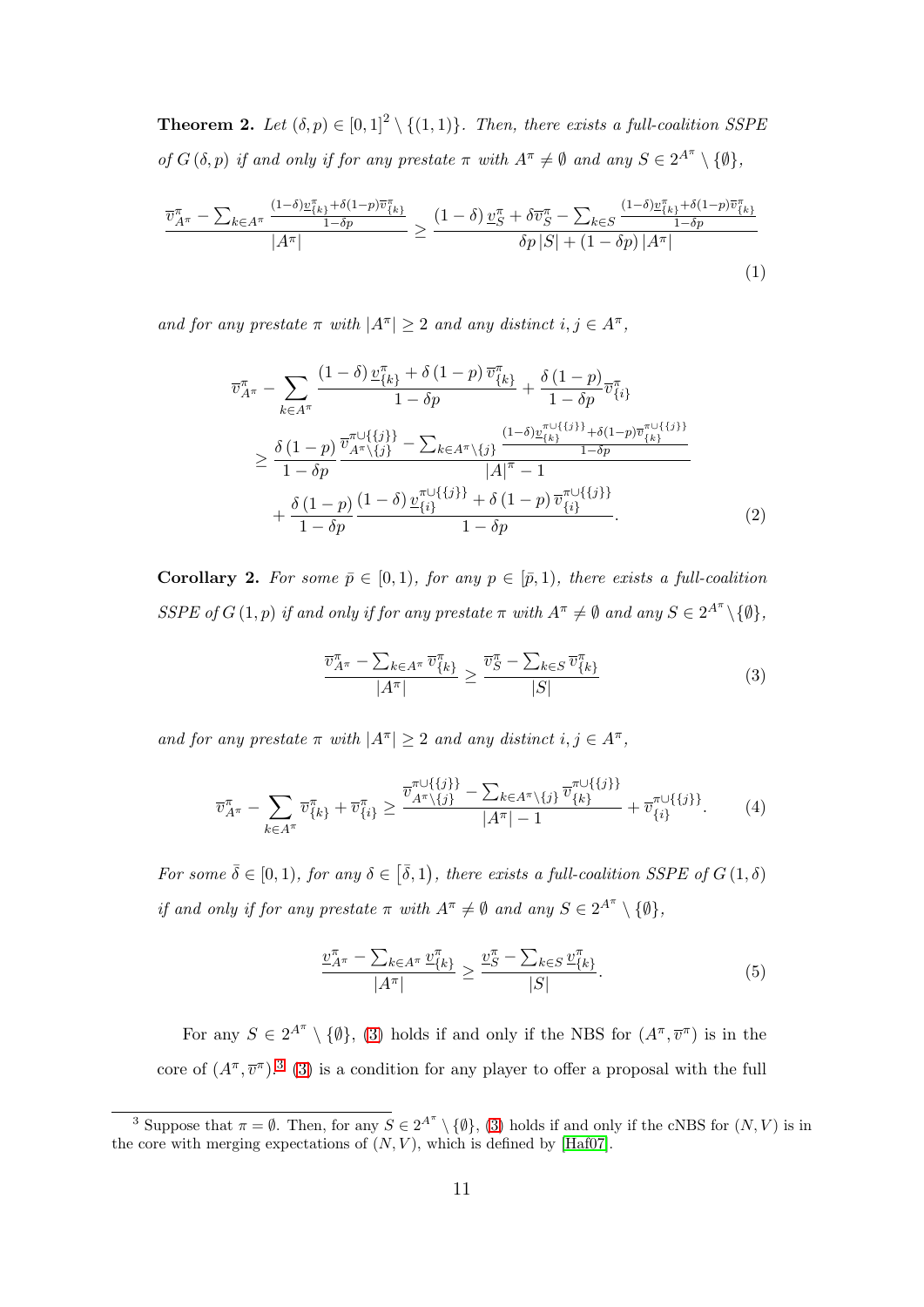coalition in the round with prestate  $\pi$ . [\(4\)](#page-10-2) is a condition for any player to offer a proposal to be accepted in the round with prestate  $\pi$ .

The sketch of proof of necessity of Theorem [2](#page-10-3) is as follows. Suppose that for sufficiently large p, there exists a full-coalition SSPE s of  $G(1, p)$ . Take a sufficiently large *p*. Then, the following argument approximately holds. By her rejection, player *j*'s continuation payoff by her rejection is her expected payoff  $u_i^{\pi}$  by *s* in the subgame with prestate  $\pi$ , In full-coalition SSPE *s*, since player *i* offers a proposal with the full coalition to be accepted, she obtains a payoff of  $\overline{v}_{A^{\pi}}^{\pi} - \sum_{j \in A^{\pi} \setminus \{i\}} u_j^{\pi}$ . If she deviates to offering a proposal with coalition *S* to be accepted, in full-coalition SSPE *s*,  $A^{\pi} \setminus S$ forms in the next round. Thus, by the deviation, she can obtain  $\overline{v}_S^{\pi} - \sum_{j \in S \setminus \{i\}} u_j^{\pi}$ . Thus,  $\overline{v}_{A^{\pi}}^{\pi} - \sum_{j \in A^{\pi} \setminus \{i\}} x_j^{\pi} \ge \overline{v}_{S}^{\pi} - \sum_{j \in S \setminus \{i\}} x_j^{\pi}$ , i.e.,  $\overline{v}_{A^{\pi}}^{\pi} - \sum_{j \in A^{\pi}} u_j^{\pi} \ge \overline{v}_{S}^{\pi} - \sum_{j \in S} u_j^{\pi}$ . Note that since s is a full-coalition SSPE,  $\sum_{j \in A^{\pi}} u_j^{\pi} = \overline{v}_{A^{\pi}}^{\pi}$ . Then,  $\overline{v}_{S}^{\pi} \ge \sum_{j \in S} u_j^{\pi}$ . Note that *S* is arbitrary and by Theorem [1,](#page-9-1) the expected payoff profile is the NBS for  $(A^{\pi}, \overline{v}^{\pi})$ . Thus, the NBS for  $(A^{\pi}, \overline{v}^{\pi})$  is in the core of  $(A^{\pi}, \overline{v}^{\pi})$ . If player *i* deviates to offering a proposal to be accepted by player *j*, the prestate is updated to prestate  $\pi \cup \{\{j\}\}\$  with probability  $1 - p$  and it remains  $\pi$  with probability *p*. Thus, by the deviation, she can obtain  $(1-p) u_i^{\pi \cup \{\{j\}\}} + p u_i^{\pi}$ . Thus,  $\overline{v}_{A^{\pi}}^{\pi}$  $\sum_{j\in A^{\pi}\setminus\{i\}}\left((1-p)\,v_{\{j\}}^{\pi}+pu_{j}^{\pi}\right)\geq(1-p)\,u_{i}^{\pi\cup\{\{j\}\}}+pu_{i}^{\pi},\,\text{i.e.,}\,\,\overline{v}_{A^{\pi}}^{\pi}-p\sum_{j\in A^{\pi}}u_{j}^{\pi}-p$  $(1-p)\sum_{j\in A^{\pi}\setminus\{i\}}v_{\{j\}}^{\pi}\geq (1-p)u_i^{\pi\cup\{\{j\}\}}$  $\sum_{i}^{n}$  (1*i*)<sup>*I*</sup>. Note that since *s* is a full-coalition SSPE,  $\sum_{j\in A^{\pi}} u_j^{\pi} = \overline{v}_{A^{\pi}}^{\pi}$ . Then,  $\overline{v}_{A^{\pi}}^{\pi} - \sum_{j\in A^{\pi}\setminus\{i\}} v_{\{j\}}^{\pi} \geq u_i^{\pi \cup \{\{j\}\}}$  $\int_i^{\pi\cup\{\{J\}\}}$ . Note that by Theorem [1,](#page-9-1)  $u_i^{(A^{\pi}\setminus\{j\},\pi)}$  $i^{(A^n \setminus \{j\}, \pi)}$  is player *i*'s share in the NBS for  $(A^{\pi} \setminus \{j\}, \overline{v}^{\pi \cup \{\{j\}\}})$ . Then, [\(4\)](#page-10-2) holds. For any  $S \in 2^{A^{\pi}} \setminus \{\emptyset\},$  [\(5\)](#page-10-4) holds if and only if the NBS of  $(A^{\pi}, \underline{v}^{\pi})$  is in the core

of  $(A^{\pi}, \underline{v}^{\pi}).^4$  $(A^{\pi}, \underline{v}^{\pi}).^4$ 

**Example 3** (Cournot competition)**.** Consider Example [1](#page-5-0) again. Suppose that  $N = \{1, 2, 3\}$ . Suppose that for some  $c \in [0, \frac{1}{2}]$  $\left[\frac{1}{2}\right]$ , for any  $i \in N$ ,  $c_{\{i\}} = c$  and for any  $S \in 2^N \setminus \{\emptyset\}$  with  $|S| \geq 2$ ,  $c_S = 0$ . Then, for some  $\overline{p} \in [0,1)$ , for any  $p \in [\overline{p}, 1)$ , there exists a full-coalition SSPE of *G* (1*, p*) if and only if  $\frac{2-\sqrt{3}}{4} \leq c \leq \frac{-2+\sqrt{6}}{2}$  $\frac{+\sqrt{6}}{2}$ . Note that  $0 < \frac{2-\sqrt{3}}{4} < \frac{-2+\sqrt{6}}{2} < \frac{1}{2}$  $\frac{1}{2}$ . The reason for this condition to be required is as

<span id="page-11-0"></span><sup>&</sup>lt;sup>4</sup> Suppose that  $\pi = \emptyset$ . Then, for any  $S \in 2^{A^{\pi}} \setminus \{\emptyset\}$ , [\(5\)](#page-10-4) holds if and only if the fNBS for  $(N, V)$  is in the core with singleton expectations of  $(N, V)$ , which is defined by [\[Haf07\]](#page-19-5).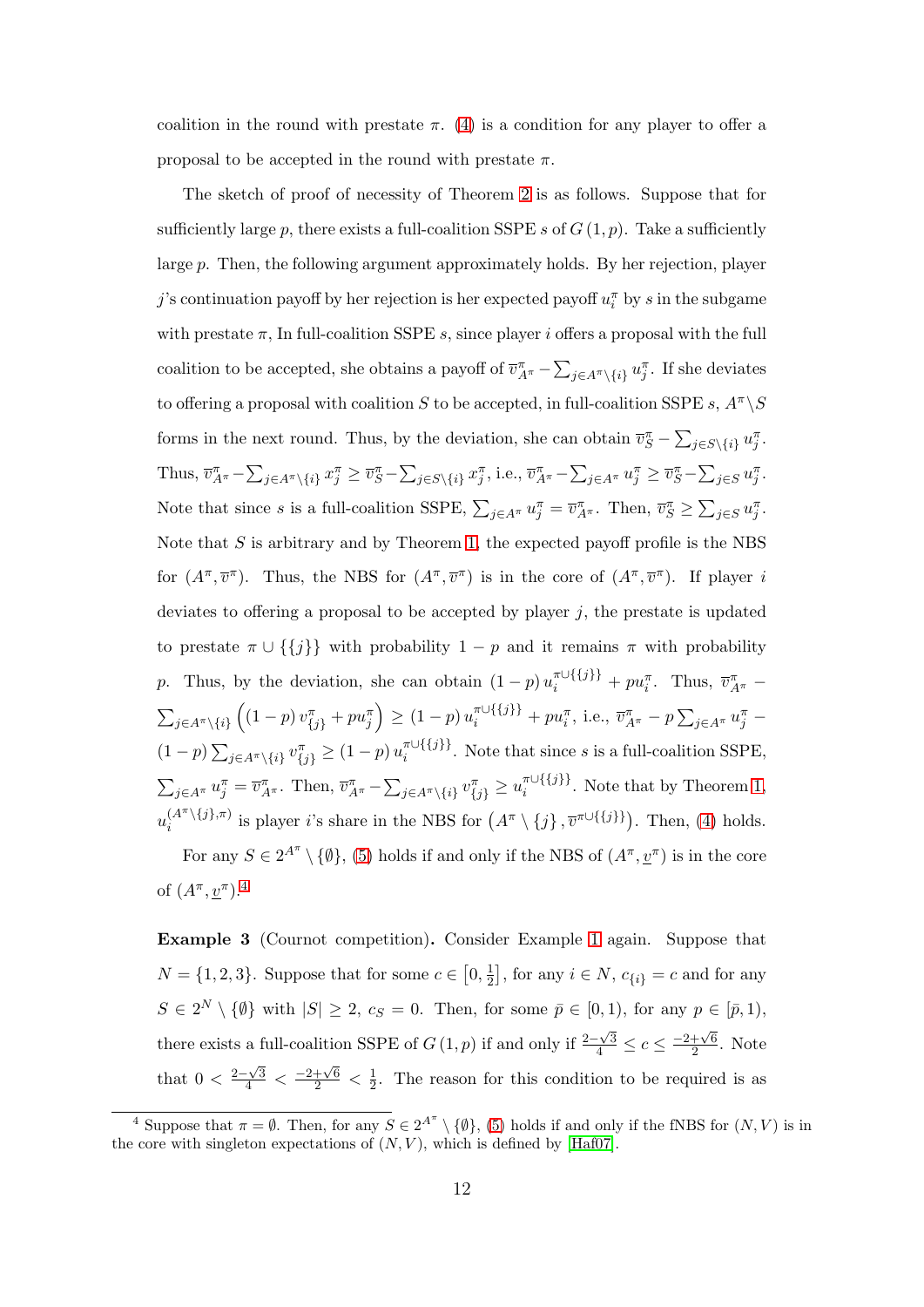follows: (i) if *c* is sufficiently large, the advantage of a two-firm coalition over the other isolated firm, this coalition is profitable, and thus, in prestate  $\pi$  with  $A^{\pi} = N$ , the grand coalition fails to be formed; (ii) if  $c$  is sufficiently small, by the merger paradox, a two-firm coalition is not profitable, and thus, in prestate  $\pi$  with  $|A^{\pi}| = 2$ , the full coalition fails to be formed; (iii) if *c* is sufficiently small, by the positive externalities, an isolated firm's profit is large, in prestate  $\pi$  with  $A^{\pi} = N$ , each responder's continuation payoff is large, and thus, the grand coalition fails to be formed. For some  $\bar{\delta} \in [0, 1)$ , for any  $\delta \in [\bar{\delta}, 1)$ , there exists a full-coalition SSPE of *G*( $\delta$ , 1) if and only if 17 − 12 $\sqrt{2}$  ≤  $c$  ≤  $\frac{-2+\sqrt{6}}{2}$  $\frac{+\sqrt{6}}{2}$ . Note that  $0 < 17 - 12\sqrt{2} < \frac{-2+\sqrt{6}}{2}$  $rac{+\sqrt{6}}{2}$ . The reason for this condition to be required is the same as (i) and (ii) above. Under  $p = 1$ , each responder's continuation payoff in prestate  $\pi$  with  $A^{\pi} = N$  is her profit when every player stands alone, the positive externalities do not affect the continuation payoff, and thus, (iii) does not matter. Hence, the condition for a full-coalition SSPE to exist is stronger under  $\delta = 1$  than  $p = 1$  (17*−*12 $\sqrt{2} < \frac{2-\sqrt{3}}{4}$ )  $\frac{-\sqrt{3}}{4}$ ).

**Example 4** (Bertrand competition)**.** Consider Example [2](#page-6-0) again. Suppose that for any  $S, T \in 2^N \setminus \{0\}, c_S = c_T$ . Then, for any  $S \neq N, V(S, \pi) = 0$ . Thus, for any  $(\delta, p) \in [0, 1]^2 \setminus \{(1, 1)\}\$ , there exists a full-coalition SSPE of  $G(\delta, p)$ . Suppose that  $N = \{1, 2, 3\}$ . Suppose that for some  $c \in \mathbb{R}_+$ ,  $c_{\{1\}} = c_{\{2\}} = c$  and for any  $S \neq \{1\}$ ,  $\{2\}$ ,  $c_S = 0$ . Then, for some  $\bar{p} \in [0, 1)$ , for any  $p \in [\bar{p}, 1)$ , there exists a full-coalition SSPE of  $G(1, p)$  if and only if  $c \leq \frac{3-\sqrt{3}}{6}$  $\frac{-\sqrt{3}}{6}$ . If *c* is large, the advantage of a two-firm coalition that firm 1 belongs to over the other isolated firm is large, this coalition is profitable, and thus, the grand coalition fails to be formed. On the other hand, for some  $\bar{\delta} \in [0, 1)$ , for any  $\delta \in [\bar{\delta}, 1)$ , there exists a full-coalition SSPE of  $G(\delta, 1)$ . Under  $p = 1$ , the profit of the two-firm coalition that firm 1 belongs to is large, but since player 1's thread payoff is large, the player 1's share in the fNBS is large. Thus, the two-firm coalition cannot block the fNBS. Therefore, regardless of *c*, the full-coalition SSPE exists.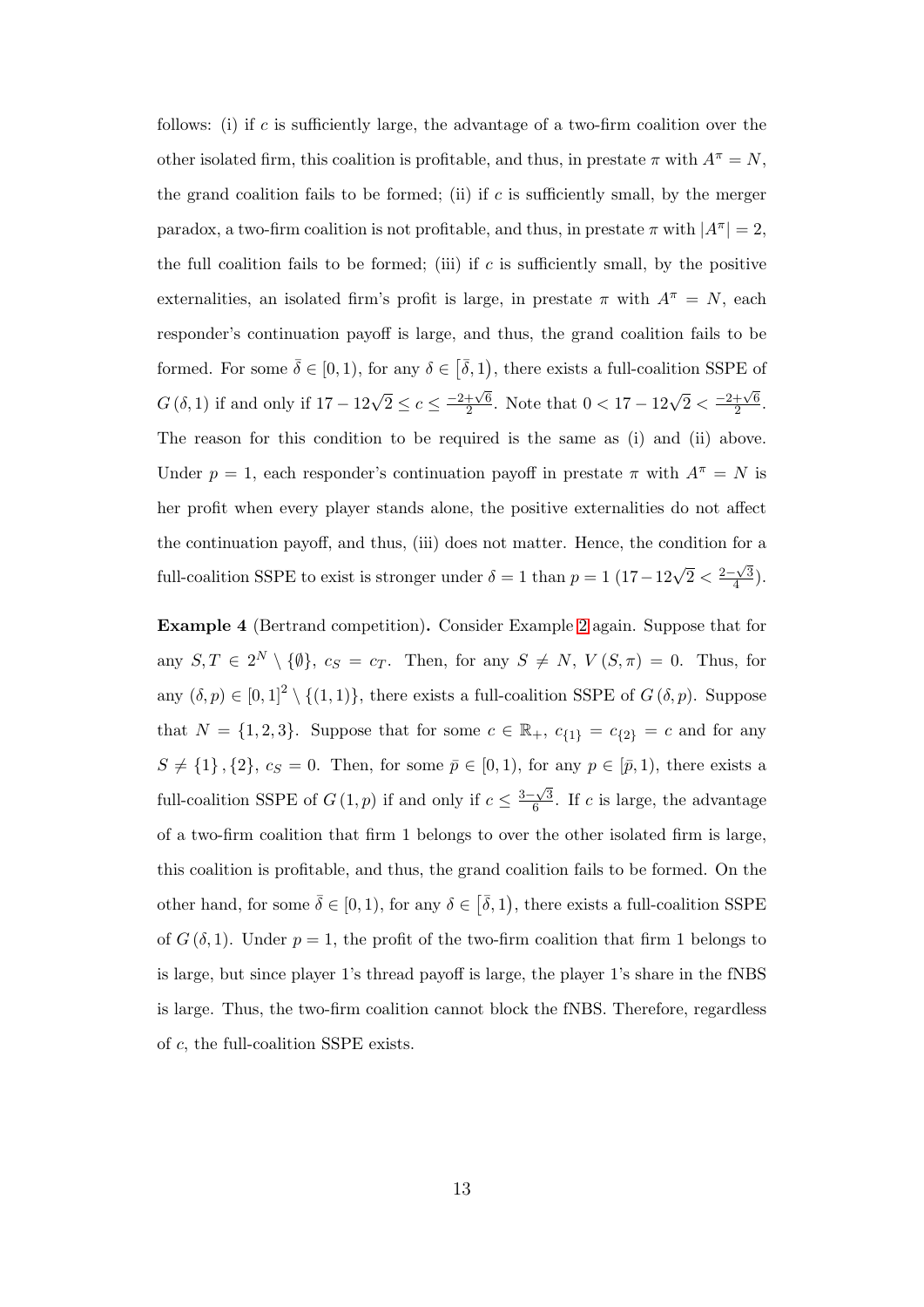# <span id="page-13-0"></span>**6 Conclusion**

We defined two kinds of NBS for PFGs (fNBS and cNBS). Based on any PFG, we defined an EG, which is a propose-respond sequential game where the first rejecter exits from the game with a positive probability. We showed that the NBS is supported as the expected payoff profile by any SSPE of the EG such that in any subgame, the coalition of all active players is immediately formed. We also provided a necessary and sufficient condition for such an SSPE to exist.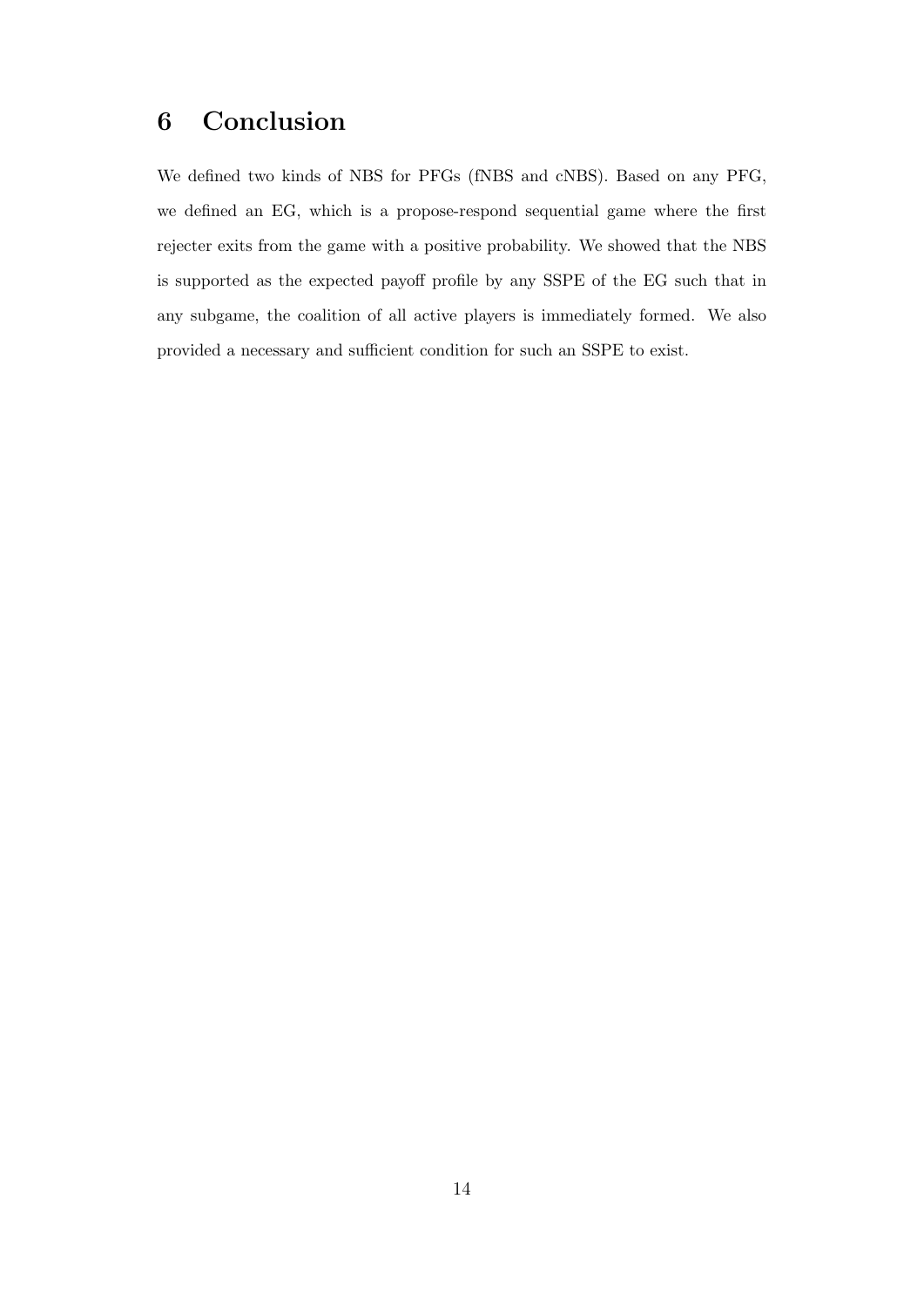# **Appendix**

### **A Lemmas**

Let  $(\delta, p) \in [0, 1]^2 \setminus \{(1, 1)\}\.$  Let *s* be a full-coalition SSPE of  $G(\delta, p)$ .

<span id="page-14-0"></span>**Lemma 1.** *Let*  $\pi$  *be a prestate with*  $A^{\pi} \neq \emptyset$ *. For any*  $i \in A^{\pi}$ *, let*  $u_i$  *be the payoff of player i by s at her proposing node in any round with prestate*  $\pi$ *. Let*  $(S, x)$  *be a proposal in a round with prestate*  $\pi$ *. Then, in the round with prestate*  $\pi$ *, if for any*  $i \in S$ ,  $x_i > (1 - \delta) \underline{v}_{\{i\}}^{\pi} + \delta (1 - p) \overline{v}_{\{i\}}^{\pi} + \delta p u_i$ , then,  $(S, x)$  is accepted; if for some  $i \in S$ ,  $x_i < (1 - \delta) \underline{v}_{\{i\}}^{\pi} + \delta (1 - p) \overline{v}_{\{i\}}^{\pi} + \delta p u_i$ , then,  $(S, x)$  is rejected.

*Proof.* Suppose that for any  $i \in S$ ,  $x_i > (1 - \delta) \underline{v}_{\{i\}}^{\pi} + \delta (1 - p) \overline{v}_{\{i\}}^{\pi} + \delta p u_i$ . Given the other actions in *s*, the last responder *i* obtains  $x_i$  by accepting  $(S, x)$  and  $(1-\delta)\,V_{\left(\{i\},\pi^{A^{\pi}}_{\{i\}}\cup\pi\right)}+\delta\,(1-p)\,V_{\left(\{i\},\overline{\pi}^{A^{\pi}}_{\{i\}}\cup\pi\right)}+\delta p u_i=(1-\delta)\,\underline{v}_{\{i\}}^{\pi}+\delta\,(1-p)\,\overline{v}_{\{i\}}^{\pi}+\delta p u_i$ by rejecting it. Thus, she accepts it in *s*. Let *i* be a responder. Suppose that any follower *j* of *i* accepts  $(S, x)$  in *s*. Then, given the other actions in *s*, responder *i* obtains  $x_i$  by accepting  $(S, x)$  and  $(1 - \delta) V_{\left(\{i\}, \pi^{A\pi}_{\{i\}} \cup \pi\right)} + \delta (1 - p) V_{\left(\{i\}, \pi^{A\pi}_{\{i\}} \cup \pi\right)} +$  $\delta p u_i = (1 - \delta) \underline{v}_{\{i\}}^{\pi} + \delta (1 - p) \overline{v}_{\{i\}}^{\pi} + \delta p u_i$  by rejecting it. Thus, she accepts it in s. Therefore, by the mathematical induction,  $(S, x)$  is accepted.

Suppose that for some  $i \in S$ ,  $x_i < (1 - \delta) \underline{v}_{\{i\}}^{\pi} + \delta (1 - p) \overline{v}_{\{i\}}^{\pi} + \delta p u_i$ . Suppose that  $(S, x)$  is accepted. Player  $i \in A^{\pi}$ 's payoff by *s* at her node at which she responds  $(S, x)$  in a round with prestate  $\pi$  is  $x_i$ . Her payoff by the deviation to rejection is  $(1 - \delta)V_{(\{i\}, \pi_{\{i\}}^{A^{\pi}} \cup \pi)} + \delta(1-p)V_{(\{i\}, \pi_{\{i\}}^{A^{\pi}} \cup \pi)} + \delta pu_i = (1 - \delta)\underline{v}_{\{i\}}^{\pi}$  $\delta(1-p)\overline{v}_{\{i\}}^{\pi} + \delta p u_i$ . Thus, the payoff by *s* is greater than that of the deviation. This is a contradiction. Thus,  $(S, x)$  is rejected.  $Q.E.D.$ 

<span id="page-14-1"></span>**Lemma 2.** Let  $\pi$  be a prestate with  $A^{\pi} \neq \emptyset$ . For any  $i \in A$ , let  $u_i$  be player *i*'s *payoff by s at her proposing node in any round with prestate*  $\pi$  *and*  $(S^i, x^i)$  *be player i*<sup>*'s*</sup> proposal in any round with prestate  $\pi$ . Then, for any  $i \in A^{\pi}$ ,  $S^{i} = A^{\pi}$  and for any  $j \in S^i \setminus \{i\}, x_j^i = (1 - \delta) \underline{v}_{\{j\}}^{\pi} + (1 - p) \delta \overline{v}_{\{j\}}^{\pi} + p \delta u_j.$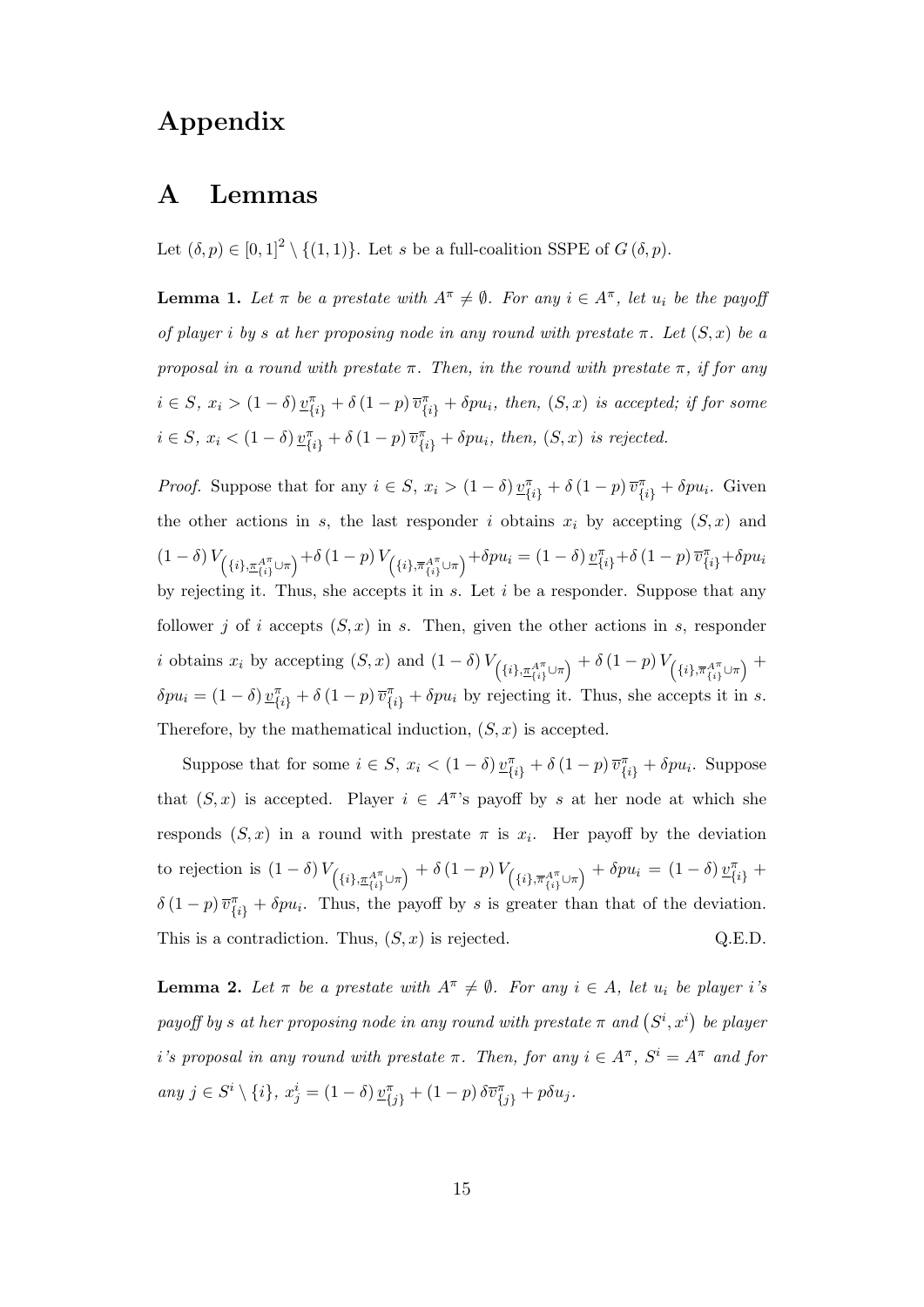*Proof.* Since *s* is full-coalition,  $S^i = A^{\pi}$ . Since *s* is full-coalition, by Lemma [1,](#page-14-0) for any  $j \in S^i$ ,  $x_j^i \ge (1 - \delta) \underline{v}_{\{j\}}^{\pi} + \delta (1 - p) \overline{v}_{\{j\}}^{\pi} + \delta p u_j$ . Suppose that for some  $j \in S^i$ ,  $x_j^i > (1 - \delta) \underline{v}_{\{j\}}^{\pi} + \delta (1 - p) \overline{v}_{\{j\}}^{\pi} + \delta p u_j$ . Let  $\epsilon := \frac{x_j^i - (1 - \delta) \underline{v}_{\{j\}}^{\pi} - \delta (1 - p) \overline{v}_{\{j\}}^{\pi} - \delta p u_j}{2}$  $\frac{2}{2}$ . Let *y* be a member in  $\mathbb{R}^{S^i}$  such that  $y_j = x_j^i - \epsilon$  and for any  $k \in S^i \setminus \{j\}, y_k = x_k + \frac{\epsilon}{2(|S^i| - 1)}$ . Then, for any  $k \in S^i$ ,  $y_k > (1 - \delta) \underline{v}_{\{k\}}^{\pi} + \delta (1 - p) \overline{v}_{\{k\}}^{\pi} + \delta p u_k$ . Thus, by Lemma [1,](#page-14-0)  $(y, S^i)$  is accepted in *s*. Hence, by the deviation to proposing  $(y, S^i)$ , player *i*'s payoff at her proposing node in any round with prestate  $\pi$  increases from  $x_i^i$  to *y*<sub>*i*</sub>, which is a contradiction. Therefore, for any  $j \in S^i \setminus \{i\}$ ,  $x_j^i = (1 - \delta) \underline{v}_{\{j\}}^{\pi}$  +  $(1-p)\delta \overline{v}_{\{j\}}^{\pi} + p\delta u_j.$  Q.E.D.

### **B Proof of Theorem [1](#page-9-1)**

Let  $(\delta, p) \in [0, 1]^2 \setminus \{(1, 1)\}\.$  Let *s* be a full-coalition SSPE of  $G(\delta, p)$ . Let  $\pi$  be a prestate. For any  $i \in A^{\pi}$ , let  $u_i$  be player *i*'s expected payoff by *s* in a round with prestate  $\pi$ . Then, by Lemma [2,](#page-14-1) for any  $i \in A^{\pi}$ ,

$$
u_{i} = \frac{V_{(A^{\pi}, \pi \cup \{A^{\pi}\})} - \sum_{j \in A^{\pi} \setminus \{i\}} \left( (1 - \delta) \frac{v_{\{j\}}^{\pi} + \delta (1 - p) \overline{v}_{\{j\}}^{\pi} + \delta p u_{j} \right)}{|A^{\pi}|} + (|A^{\pi}| - 1) \frac{(1 - \delta) \frac{v_{\{i\}}^{\pi} + \delta (1 - p) \overline{v}_{\{i\}}^{\pi} + \delta p u_{i}}{|A^{\pi}|}}{|A^{\pi}|} \\
= \frac{\overline{v}_{A^{\pi}}^{\pi} - \sum_{j \in A^{\pi}} \left( (1 - \delta) \frac{v_{\{j\}}^{\pi} + \delta (1 - p) \overline{v}_{\{j\}}^{\pi} + \delta p u_{j} \right)}{|A^{\pi}|} + (1 - \delta) \frac{v_{\{i\}}^{\pi} + \delta (1 - p) \overline{v}_{\{i\}}^{\pi} + \delta p u_{i}.
$$

and thus,

$$
u_i=\frac{\frac{\overline{v}_{A^{\pi}}^{\pi}-\delta p\sum_{j\in A^{\pi}}u_j}{1-\delta p}-\sum_{j\in A^{\pi}}\frac{(1-\delta)\underline{v}_{\{j\}}^{\pi}+\delta(1-p)\overline{v}_{\{j\}}^{\pi}}{1-\delta p}}{|A^{\pi}|}+\frac{(1-\delta)\,\underline{v}_{\{i\}}^{\pi}+\delta\,(1-p)\,\overline{v}_{\{i\}}^{\pi}}{1-\delta p}.
$$

Note that since *s* is a full-coalition SSPE,  $\sum_{i \in A^{\pi}} u_i = V_{(A^{\pi}, \pi \cup \{A^{\pi}\})} = \overline{v}_{A^{\pi}}^{\pi}$ . Then, we have the conclusion.  $Q.E.D.$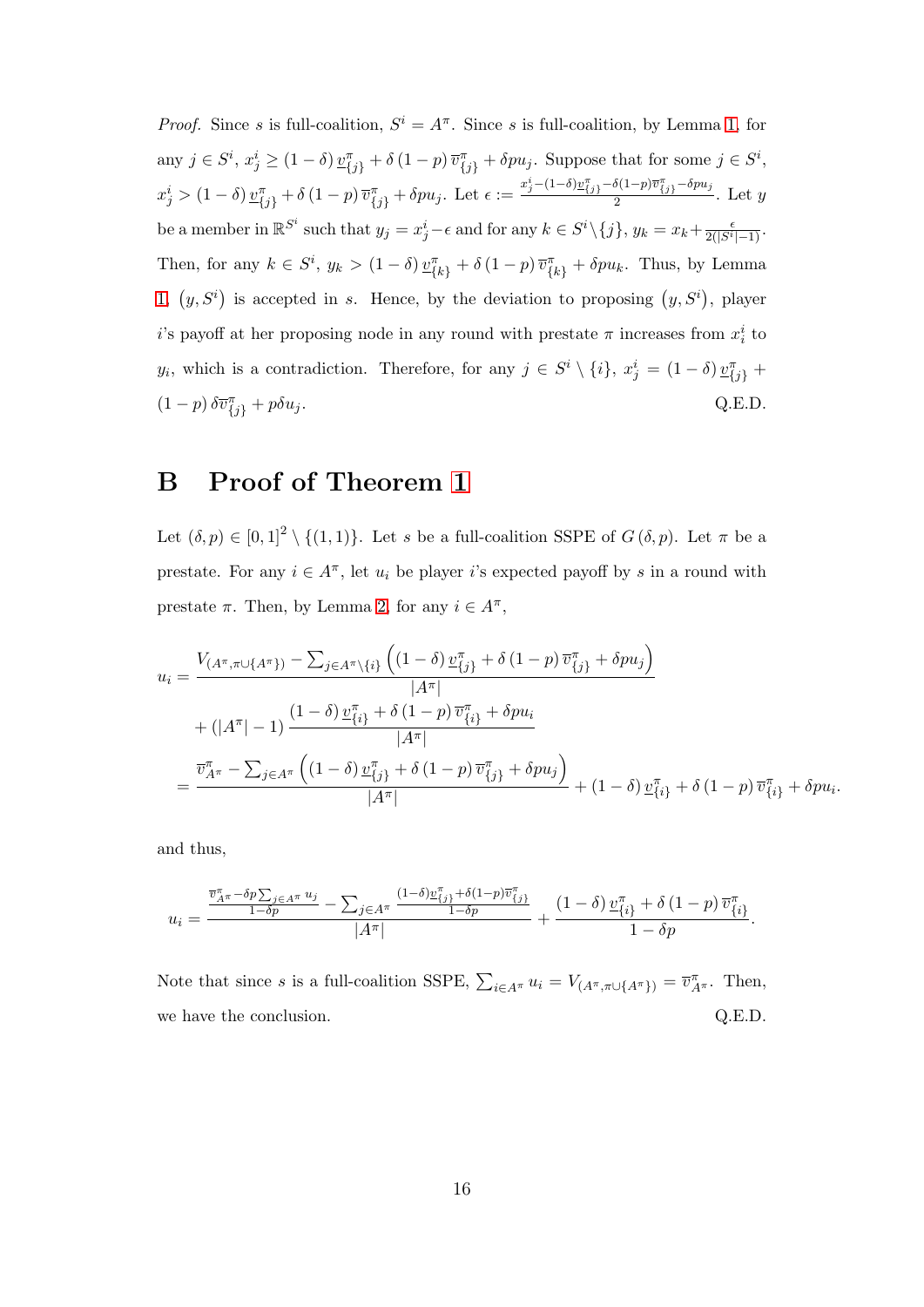### **C Proof of Theorem [2](#page-10-3)**

Let  $(\delta, p) \in [0, 1]^2 \setminus \{(1, 1)\}\.$  For any prestate  $\pi$  with  $A^{\pi} \neq \emptyset$  and any  $i \in A^{\pi}$ , let  $u_i^{\pi} := \frac{\overline{v}_{A^{\pi}}^{\pi} - \sum_{j \in A^{\pi}} \frac{(1-\delta) \underline{v}_{\{j\}}^{\pi} + \delta(1-p)\overline{v}_{\{j\}}^{\pi}}{1-\delta p}}{|\overline{A^{\pi}}|} + \frac{(1-\delta) \underline{v}_{\{i\}}^{\pi} + \delta(1-p)\overline{v}_{\{i\}}^{\pi}}{1-\delta p}$  and  $x_i^{\pi} := (1-\delta) \underline{v}_{\{i\}}^{\pi} +$  $\delta(1-p)\,\overline{v}_{\{i\}}^{\pi} + \delta p u_i^{\pi}$ . For any prestate  $\pi$  with  $A^{\pi} \neq \emptyset$ , any  $i \in A^{\pi}$  and any  $S \in$  $2^{A^{\pi}} \setminus {\emptyset}$  with  $S \ni i$ , let

$$
a_{iS}^{\pi} := \left(\overline{v}_{A^{\pi}}^{\pi} - \sum_{k \in A^{\pi} \setminus \{i\}} x_k^{\pi}\right) - \left((1 - \delta) \underline{v}_S^{\pi} + \delta \overline{v}_S^{\pi} - \sum_{k \in S \setminus \{i\}} x_k^{\pi}\right)
$$
  
= 
$$
\frac{\delta p |S| + (1 - \delta p) |A^{\pi}|}{|A^{\pi}|} \left(\overline{v}_{\{i\}}^{\pi} - \sum_{k \in A^{\pi}} \frac{(1 - \delta) \underline{v}_{\{k\}}^{\pi} + \delta (1 - p) \overline{v}_{\{k\}}^{\pi}}{1 - \delta p}\right)
$$
  
- 
$$
\left((1 - \delta) \underline{v}_S^{\pi} + \delta \overline{v}_S^{\pi} - \sum_{k \in S} \frac{(1 - \delta) \underline{v}_{\{k\}}^{\pi} + \delta (1 - p) \overline{v}_{\{k\}}^{\pi}}{1 - \delta p}\right).
$$

For any prestate  $\pi$  with  $|A^{\pi}| \geq 2$ , any  $i \in A^{\pi}$  and any  $j \in A^{\pi} \setminus \{i\}$ , let

$$
b_{ij}^{\pi} := \left(\overline{v}_{A^{\pi}}^{\pi} - \sum_{k \in A^{\pi} \setminus \{i\}} x_{k}^{\pi}\right) - \left((1 - \delta) \underline{v}_{\{i\}}^{\pi} + \delta (1 - p) u_{i}^{\pi \cup \{\{j\}\}} + \delta p u_{i}^{\pi}\right)
$$
  
\n
$$
= (1 - \delta p) \left(\overline{v}_{A^{\pi}}^{\pi} - \sum_{k \in A^{\pi}} \frac{(1 - \delta) \underline{v}_{\{k\}}^{\pi} + \delta (1 - p) \overline{v}_{\{k\}}^{\pi}}{1 - \delta p}\right)
$$
  
\n
$$
- \delta (1 - p) \frac{\overline{v}_{A^{\pi} \setminus \{j\}}^{\pi \cup \{\{j\}\}} - \sum_{k \in A^{\pi} \setminus \{j\}} \frac{(1 - \delta) \underline{v}_{\{k\}}^{\pi \cup \{\{j\}\}} + \delta (1 - p) \overline{v}_{\{k\}}^{\pi \cup \{\{j\}\}}}{1 - \delta p}
$$
  
\n
$$
- \delta (1 - p) \left(\frac{(1 - \delta) \underline{v}_{\{i\}}^{\pi \cup \{\{j\}\}} + \delta (1 - p) \overline{v}_{\{i\}}^{\pi \cup \{\{j\}\}}}{1 - \delta p} - v_{\{i\}}^{\pi}\right).
$$

**Necessity** Suppose that there exists a full-coalition SSPE *s* of  $G(\delta, p)$ . Let  $\pi$  be a prestate with  $A^{\pi} \neq \emptyset$ . Let  $S \in 2^{A^{\pi}} \setminus \{\emptyset\}$ . Let  $i \in S$ . Since *s* is a full-coalition SSPE, by Lemma [2](#page-14-1) and Theorem [1,](#page-9-1) player *i*'s payoff by *s* conditional on being a proposer in the round with prestate  $\pi$  is  $V_{(A^{\pi}, \pi \cup \{A^{\pi}\})} - \sum_{j \in A^{\pi} \setminus \{i\}} x_j^{\pi} = \overline{v}_{A^{\pi}}^{\pi} - \sum_{j \in A^{\pi} \setminus \{i\}} x_j^{\pi}$ . For any  $\epsilon \in \mathbb{R}_{++}$ , let  $y^{\epsilon}$  be a member in  $\mathbb{R}^S$  such that for any  $j \in S \setminus \{i\}$ ,  $y^{\epsilon}_j =$  $x_j^{\pi} + \epsilon$ . Then, by Lemma [1](#page-14-0) and Theorem [1,](#page-9-1) for any  $\epsilon \in \mathbb{R}_{++}$ , player *i*'s proposal  $(S, y^{\epsilon})$  is accepted in *s*. Thus, for any  $\epsilon \in \mathbb{R}_{++}$ , player *i*'s payoff by the deviation to proposal  $(S, y^{\epsilon})$  conditional on being a proposer in the round with prestate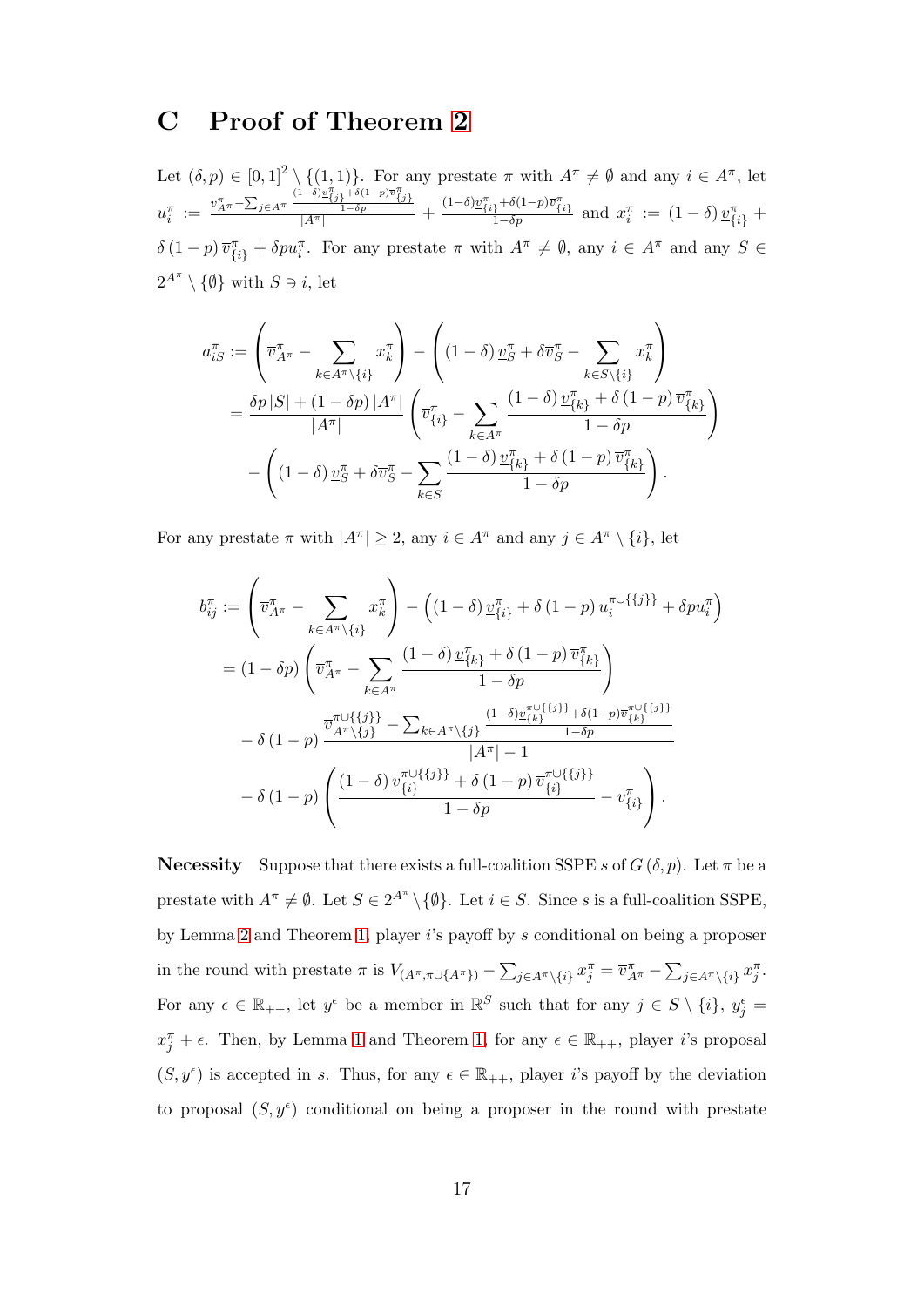$\pi$  is  $(1-\delta)\,V_{\left(S,\pi \cup \underline{\pi}_{S}^{A^{\pi}}\right)} + \delta V_{\left(S,\pi \cup \overline{\pi}_{S}^{A^{\pi}}\right)} - \sum_{j\in S\setminus\{i\}}\left(x_{j}^{\pi} + \epsilon\right) \;=\; (1-\delta)\,\underline{v}_{S}^{\pi} + \delta \overline{v}_{S}^{\pi} \;-\;$  $\sum_{j \in S \setminus \{i\}} x_j^{\pi} + (|S| - 1) \epsilon =: a^{\epsilon}$ . Then, for any  $\epsilon \in \mathbb{R}_{++}$ , since *s* is a subgame perfect equilibrium,  $\overline{v}_{A^{\pi}}^{\pi} - \sum_{j \in A^{\pi} \setminus \{i\}} x_j^{\pi} \ge a^{\epsilon}$ . Hence,  $\overline{v}_{A^{\pi}}^{\pi} - \sum_{j \in A^{\pi} \setminus \{i\}} x_j^{\pi} \ge \lim_{\epsilon \to 0} a^{\epsilon}$ . Thus,  $a_{iS}^{\pi} \geq 0$ , which is equivalent to [\(1\)](#page-10-5). Player *i*'s payoff by the deviation to proposal rejected by player *j* in *s* conditional on being a proposer in the round with prestate  $\pi$  is  $(1 - \delta) V_{\left(\{i\}, \pi \cup \underline{\pi}_{\{i\}}^{A^{\pi}}\right)} + \delta (1 - p) u_i^{\pi \cup \{\{j\}\}} + p u_i^{\pi} = (1 - \delta) \underline{v}_{\{i\}}^{\pi} +$  $\delta$  (1 *− p*)  $u_i^{\pi} \cup \{\{j\}\}\ + p u_i^{\pi}$ . Then, since *s* is a subgame perfect equilibrium,  $\overline{v}_{A^{\pi}}^{\pi}$  –  $\sum_{j\in A^{\pi}\setminus\{i\}} x_j^{\pi} \ge (1-\delta) \underline{v}_{\{i\}}^{\pi} + \delta (1-p) u_i^{\pi \cup \{\{j\}\}} + \delta p u_i^{\pi}$ . Thus,  $b_{ij}^{\pi} \ge 0$ , which is equivalent to [\(2\)](#page-10-6).

**Sufficiency** Suppose that for any prestate  $\pi$  with  $A^{\pi} \neq \emptyset$ , any  $i \in A^{\pi}$  and any  $S \in 2^{A^{\pi}} \setminus \{\emptyset\}$  with  $S \ni i$ , [\(1\)](#page-10-5) holds and for any prestate  $\pi$  with  $|A^{\pi}| \geq 2$ , any  $i \in A^{\pi}$  and any  $j \in A^{\pi} \setminus \{i\}$ , [\(2\)](#page-10-6) holds. Then, for any prestate  $\pi$  with  $A^{\pi} \neq \emptyset$ , any  $i \in A^{\pi}$  and any  $S \in 2^{A^{\pi}} \setminus \{\emptyset\}$  with  $S \ni i$ ,  $a_{iS}^{\pi} \geq 0$ , and for any prestate  $\pi$  with  $|A^{\pi}| \geq 2$ , any  $i \in A^{\pi}$  and any  $j \in A^{\pi} \setminus \{i\}, b_{ij}^{\pi} \geq 0$ . Construct a strategy profile s of  $G(\delta, p)$  as in any round with any prestate  $\pi$ , players' actions described as follows. Any proposer *i* proposes  $(A^{\pi}, x)$  such that for any  $j \in A^{\pi} \setminus \{i\}$ ,  $x_j = x_j^{\pi}$ . Responses to any proposal  $(S, x)$  are recursively defined. The last responder *j* accepts it if and only if  $x_j \ge x_j^{\pi}$ . Let  $k \in S \setminus \{j\}$ . If all followers of *k* accepts it, responder *k* accepts a proposal  $(S, x)$  if and only if  $x_k \geq x_k^{\pi}$ ; otherwise, she accepts it if and only if  $(1 - \delta) \underline{v}_{\{k\}}^{\pi} + \delta (1 - p) u_k^{\pi \cup {\{l\}\}} + \delta p u_k^{\pi} \geq x_k^{\pi}$ , where l is the first follower who rejects it. Then, any player's proposal in *s* is accepted in *s*. Consider any player *i*'s proposing node with any prestate  $\pi$ . Since her proposal in *s* is accepted in *s*, her payoff by s at the node is  $V_{(A^{\pi}, \pi \cup \{A^{\pi}\})} - \sum_{j \in A^{\pi} \setminus \{i\}} x_j^{\pi} = \overline{v}_{A^{\pi}}^{\pi} - \sum_{j \in A^{\pi} \setminus \{i\}} x_j^{\pi}$ . Her payoff by the deviation to a proposal  $(S, x)$  accepted in *s* is less than or equal to  $(1-\delta)V_{(S,\pi\cup \underline{\pi}_{S}^{A^{\pi}})} + \delta V_{(S,\pi\cup \overline{\pi}_{S}^{A^{\pi}})} - \sum_{j\in S\backslash\{i\}} x_{j}^{\pi} = (1-\delta) \underline{v}_{S}^{\pi} + \delta \overline{v}_{S}^{\pi} - \sum_{j\in S\backslash\{i\}} x_{j}^{\pi}$ . Since  $\left(\overline{v}_{A^{\pi}}^{\pi} - \sum_{j \in A^{\pi} \setminus \{i\}} x_j^{\pi}\right) - \left((1 - \delta) \underline{v}_{S}^{\pi} + \delta \overline{v}_{S}^{\pi} - \sum_{j \in S \setminus \{i\}} x_j^{\pi}\right) = a_{iS}^{\pi} \geq 0$ , she cannot improve her payoff by this deviation. Player *i*'s payoff by the deviation to a proposal rejected by responder j in s is  $(1 - \delta) V_{\left(\{i\}, \pi \cup \underline{\pi}_{\{i\}}^{A^{\pi}}\right)} + \delta (1 - p) u_i^{\pi \cup \{\{j\}\}} +$  $\delta p u_i^{\pi} = (1 - \delta) \underline{v}_{\{i\}}^{\pi} + \delta (1 - p) u_i^{\pi \cup \{\{j\}\}} + \delta p u_i^{\pi}.$  Since  $(\overline{v}_{A^{\pi}}^{\pi} - \sum_{j \in A^{\pi} \setminus \{i\}} x_j^{\pi}) -$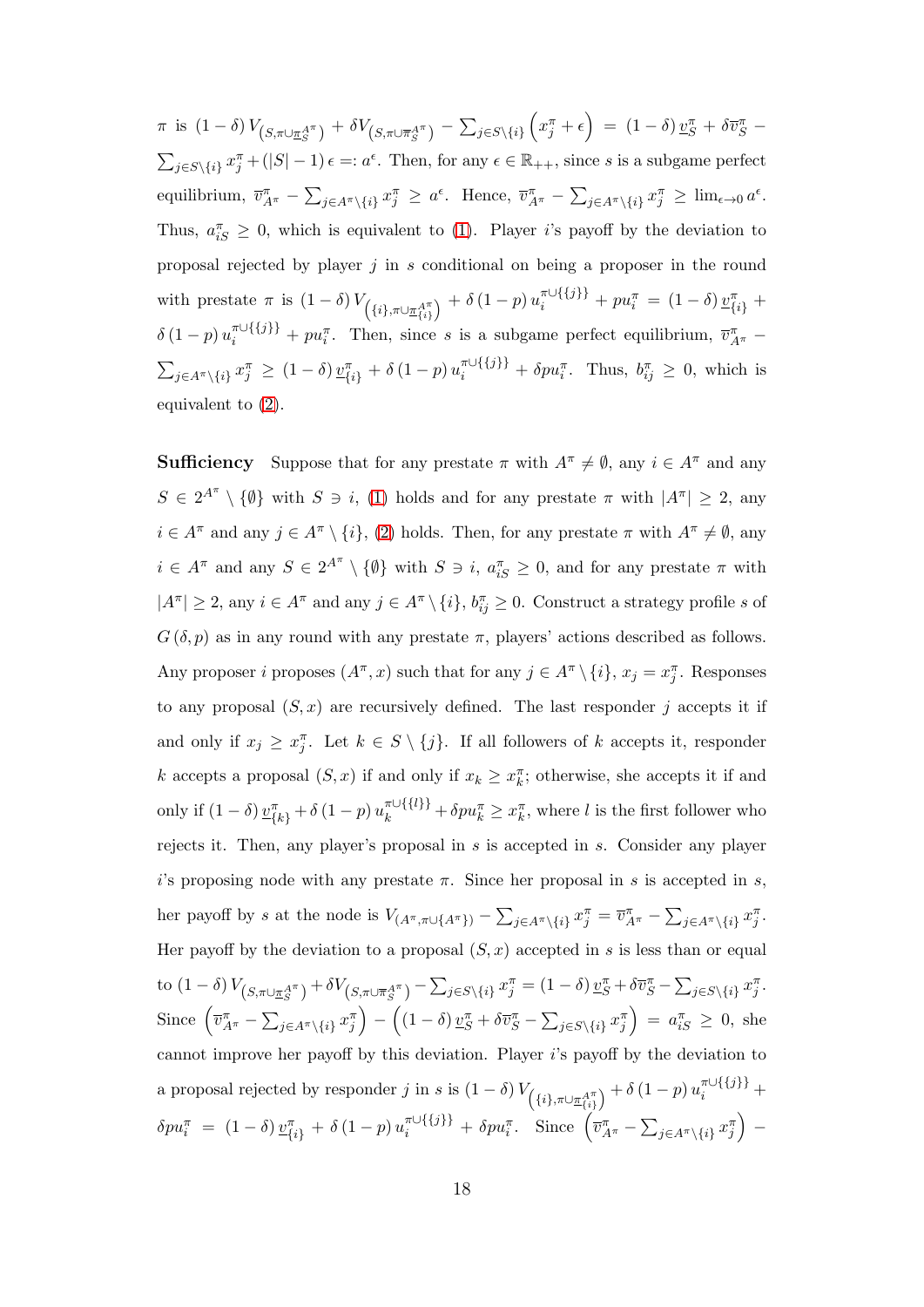$\left((1-\delta)\frac{v}{\{i\}} + \delta(1-p)\frac{u}{u}\left\{\{j\}\right\} + pu_{i}^{\pi}\right) = b_{ij}^{\pi} \geq 0$ , she cannot improve her payoff by this deviation. Thus, her proposal at the node is optimal. Players' responses in *s* is obviously optimal. Hence, by the one-stage deviation principle, *s* is a subgame perfect equilibrium. Obviously, *s* is a stationary and full-coalition strategy profile. Therefore, *s* is a full-coalition SSPE. Q.E.D.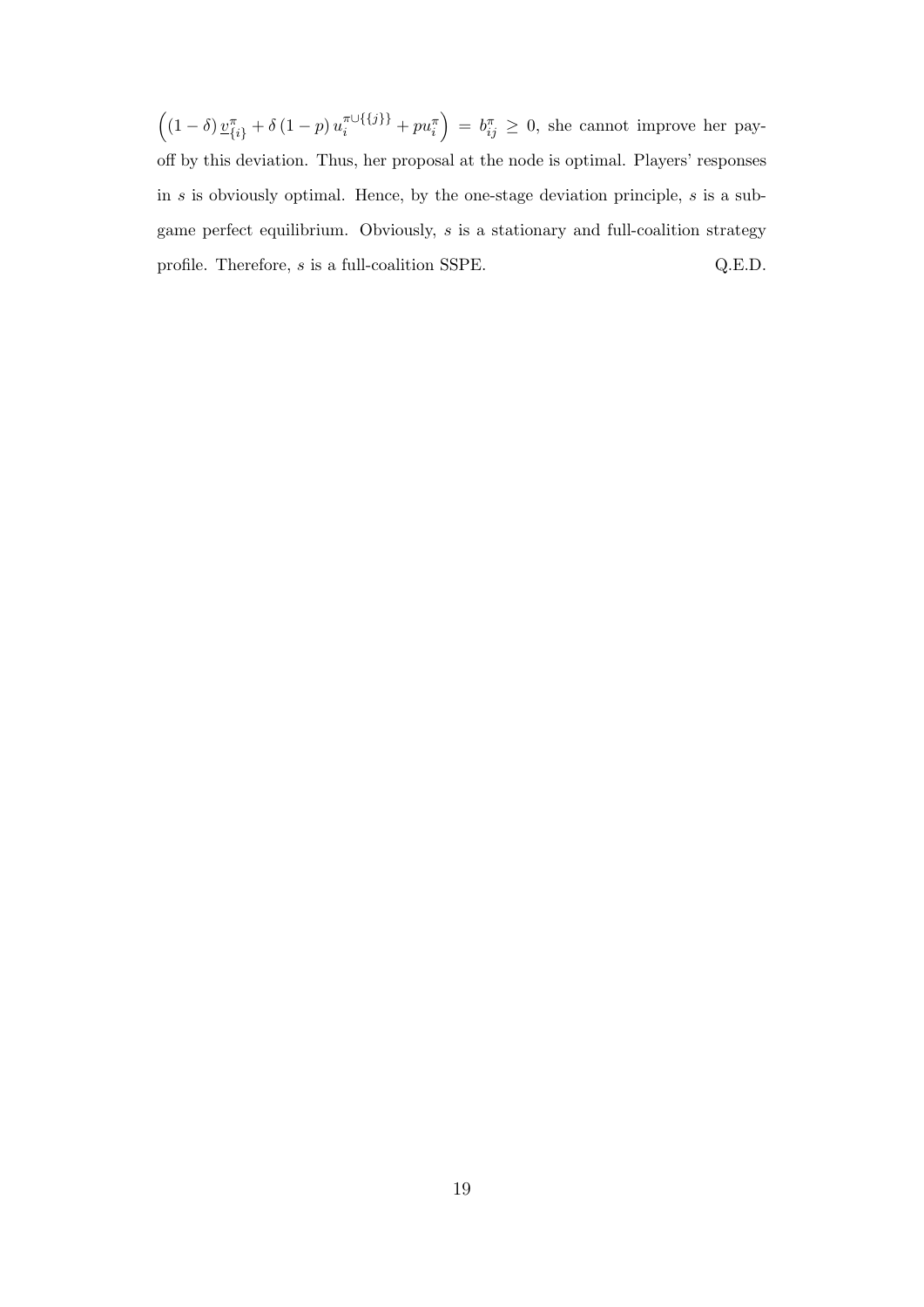## **References**

- <span id="page-19-10"></span>[Blo96] F. Bloch. Sequential formation of coalitions in games with externalities and fixed payoff devision. *Games and Economic Behavior*, 14(1):90–123, 1996.
- <span id="page-19-9"></span>[Cal08] E. Calvo. Random marginal and random removal values. *International Journal of Game Theory*, 37(4):533–563, 2008.
- <span id="page-19-7"></span>[CB00] M. Corominas-Bosch. Bargaining with asymmetric threat points. *Economics Letters*, 69(3):333–339, 2000.
- <span id="page-19-1"></span>[dCS08] G. de Clippel and R. Serrano. Marginal contributions and externalities in the value. *Econometrica*, 76(6):1413–1436, 2008.
- <span id="page-19-0"></span>[Gom05] A. Gomes. Multilateral contracting with externalities. *Econometrica*, 73(4):1329–1350, 2005.
- <span id="page-19-4"></span>[Gul89] F. Gul. Bargaining foundations of shapley value. *Econometrica*, 57(1):81– 95, 1989.
- <span id="page-19-5"></span>[Haf07] I.E. Hafalir. Efficiency in coalition games with externalities. *Games and Economic Behavior*, 61(2):242–258, 2007.
- <span id="page-19-6"></span><span id="page-19-3"></span>[HMC96] S. Hart and A. Mas-Colell. Bargaining and value. *Econometrica*, 64(2):357–380, 1996.
	- $[KT10]$   $\ddot{\mathrm{O}}$ . Kibris and I.G. Tapki. Bargaining with nonanonymous disagreement: Monotonic rules. *Games and Economic Behavior*, 68(1):233–241, 2010.
- <span id="page-19-2"></span>[McQ09] B. McQuillin. The extended and generalized shapley value: Simultaneous consideration of coalitional externalities and coalitional structure. *Journal of Economic Theory*, 144(2):696–721, 2009.
- <span id="page-19-8"></span>[Miy08] T. Miyakawa. Note on the equal split solution in an n-person noncooperative bargaining game. *Mathematical Social Sciences*, 55(3):281–291, 2008.